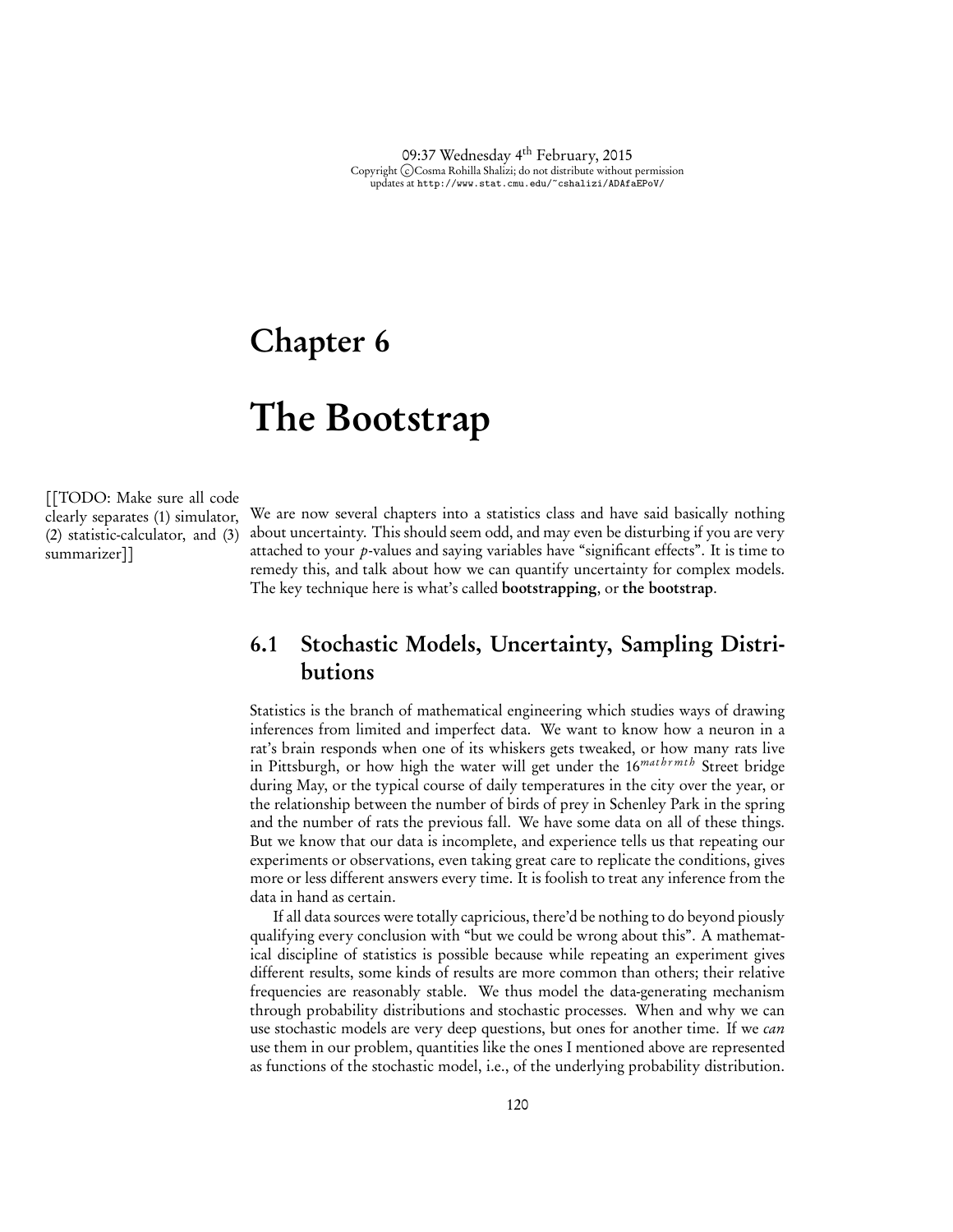#### 6.1. STOCHASTIC MODELS, UNCERTAINTY, SAMPLING DISTRIBUTIONS

Since a function of a function is a "functional", and these quantities are functions of the true probability distribution function, we'll call these functionals or statistical functionals<sup>1</sup>. Functionals could be single numbers (like the total rat population), or vectors, or even whole curves (like the expected time-course of temperature over the year, or the regression of hawks now on rats earlier). Statistical inference becomes estimating those functionals, or testing hypotheses about them.

These estimates and other inferences are functions of the data values, which means that they inherit variability from the underlying stochastic process. If we "re-ran the tape" (as the late, great Stephen Jay Gould used to say), we would get different data, with a certain characteristic distribution, and applying a fixed procedure would yield different inferences, again with a certain distribution. Statisticians want to use this distribution to quantify the uncertainty of the inferences. For instance, the standard error is an answer to the question "By how much would our estimate of this functional vary, typically, from one replication of the experiment to another?" (It presumes a particular meaning for "typically vary", as the root-mean-square deviation around the mean.) A confidence region on a parameter, likewise, is the answer to "What are all the values of the parameter which *could* have produced this data with at least some specified probability?", i.e., all the parameter values under which our data are not low-probability outliers. The confidence region is a promise that *either* the true parameter point lies in that region, *or* something very unlikely under any circumstances happened — or that our stochastic model is wrong. [[Cross-ref hypothesis testing

To get things like standard errors or confidence intervals, we need to know the chapter, when it's written]] distribution of our estimates around the true values of our functionals. These sampling distributions follow, remember, from the distribution of the data, since our estimates are functions of the data. Mathematically the problem is well-defined, but actually *computing* anything is another story. Estimates are typically complicated functions of the data, and mathematically-convenient distributions may all be poor approximations to the data source. Saying anything in closed form about the distribution of estimates can be simply hopeless. The two classical responses of statisticians were to focus on tractable special cases, and to appeal to asymptotics.

Your introductory statistics courses mostly drilled you in the special cases. From one side, limit the kind of estimator we use to those with a simple mathematical form — say, means and other linear functions of the data. From the other, assume that the probability distributions featured in the stochastic model take one of a few forms for which exact calculation *is* possible, analytically or via tabulated special functions. Most such distributions have origin myths: the Gaussian arises from averaging many independent variables of equal size (say, the many genes which contribute to height in humans); the Poisson distribution comes from counting how many of a large number of independent and individually-improbable events have occurred (say, radioactive nuclei decaying in a given second), etc. Squeezed from both ends, the sampling distribution of estimators and other functions of the data becomes exactly calculable in terms of the aforementioned special functions.

That these origin myths invoke various limits is no accident. The great results

<sup>&</sup>lt;sup>1</sup>Most writers in theoretical statistics just call them "parameters" in a generalized sense, but I will try to restrict that word to actual parameters specifying statistical models, to minimize confusion. I may slip up.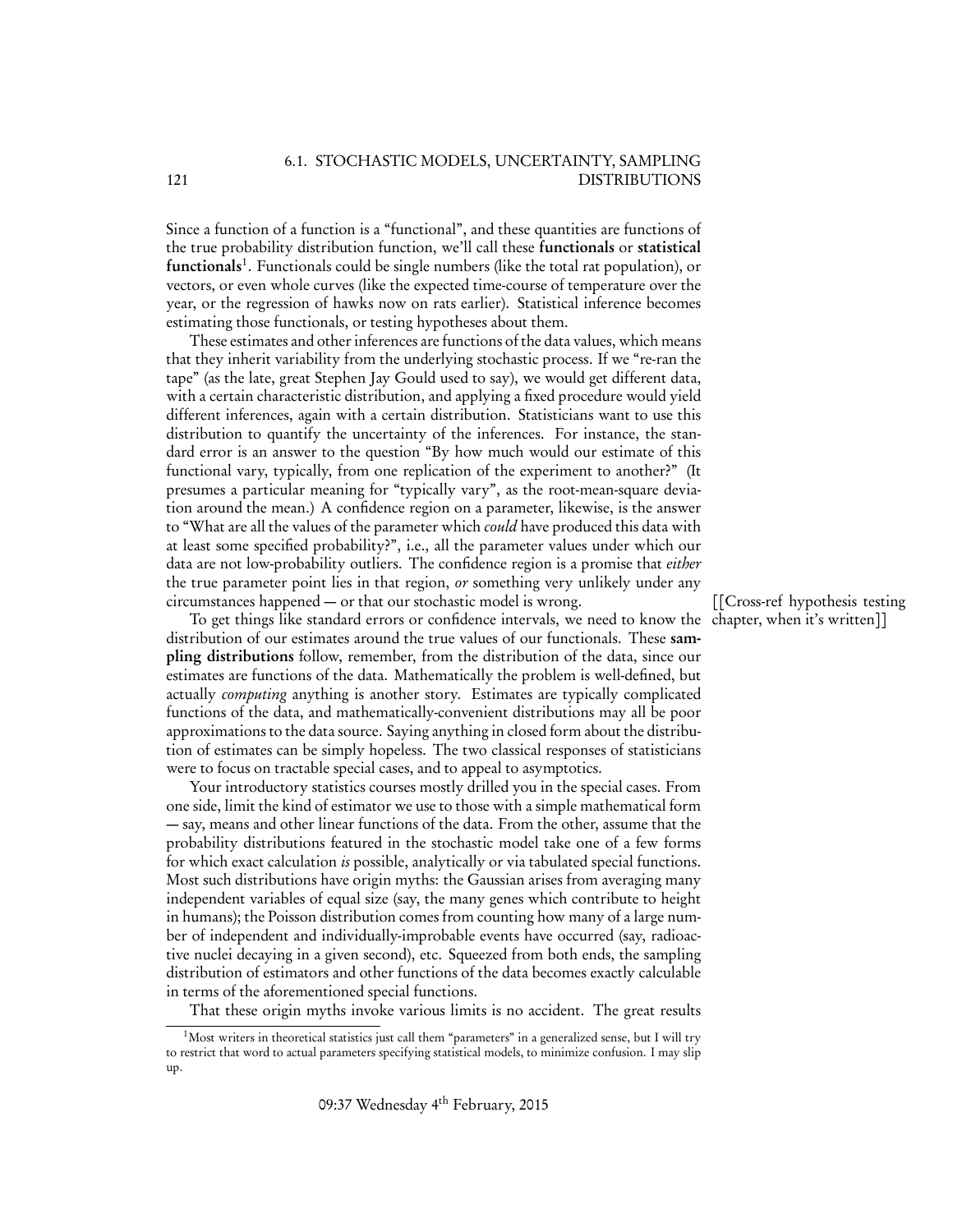of probability theory — the laws of large numbers, the ergodic theorem, the central limit theorem, etc. — describe limits in which *all* stochastic processes in broad classes of models display the same asymptotic behavior. The central limit theorem, for instance, says that if we average more and more independent random quantities with a common distribution, and that common distribution isn't too pathological, then the average becomes closer and closer to a Gaussian<sup>2</sup> Typically, as in the CLT, the limits involve taking more and more data from the source, so statisticians use the theorems to find the asymptotic, large-sample distributions of their estimates. We have been especially devoted to re-writing our estimates as averages of independent quantities, so that we can use the CLT to get Gaussian asymptotics.

Up through about the 1960s, statistics was split between developing general ideas about how to draw and evaluate inferences with stochastic models, and working out the properties of inferential procedures in tractable special cases (especially the linearand-Gaussian case), or under asymptotic approximations. This yoked a very broad and abstract theory of inference to very narrow and concrete practical formulas, an uneasy combination often preserved in basic statistics classes.

The arrival of (comparatively) cheap and fast computers made it feasible for scientists and statisticians to record lots of data and to fit models to it, so they did. Sometimes the models were conventional ones, including the special-case assumptions, which often enough turned out to be detectably, and consequentially, wrong. At other times, scientists wanted more complicated or flexible models, some of which had been proposed long before, but now moved from being theoretical curiosities to stuff that could run overnight<sup>3</sup>. In principle, asymptotics might handle either kind of problem, but convergence to the limit could be unacceptably slow, especially for more complex models.

By the 1970s, then, statistics faced the problem of quantifying the uncertainty of inferences without using either implausibly-helpful assumptions or asymptotics; all of the solutions turned out to demand *even more* computation. Here we will examine what may be the most successful solution, Bradley Efron's proposal to combine estimation with simulation, which he gave the less-that-clear but persistent name of "the bootstrap" (Efron, 1979).

## 6.2 The Bootstrap Principle

Remember (from baby stats.) that the key to dealing with uncertainty in parameters and functionals is the sampling distribution of estimators. Knowing what distribution we'd get for our estimates on repeating the experiment would give us things like standard errors. Efron's insight was that we can *simulate* replication. After all, we have already fitted a model to the data, which is a guess at the mechanism which generated the data. Running that mechanism generates simulated data which, by hypoth-

<sup>&</sup>lt;sup>2</sup>The reason is that the non-Gaussian parts of the distribution wash away under averaging, but the average of two Gaussians is another Gaussian.

<sup>&</sup>lt;sup>3</sup>Kernel regression, kernel density estimation, and nearest-neighbors prediction were all proposed in the 1950s or 1960s (Nadaraya, 1964; Watson, 1964; Cover and Hart, 1967) [[TODO: KDE citations]], but didn't begin to be widely used until the late 1970s, or even the 1980s.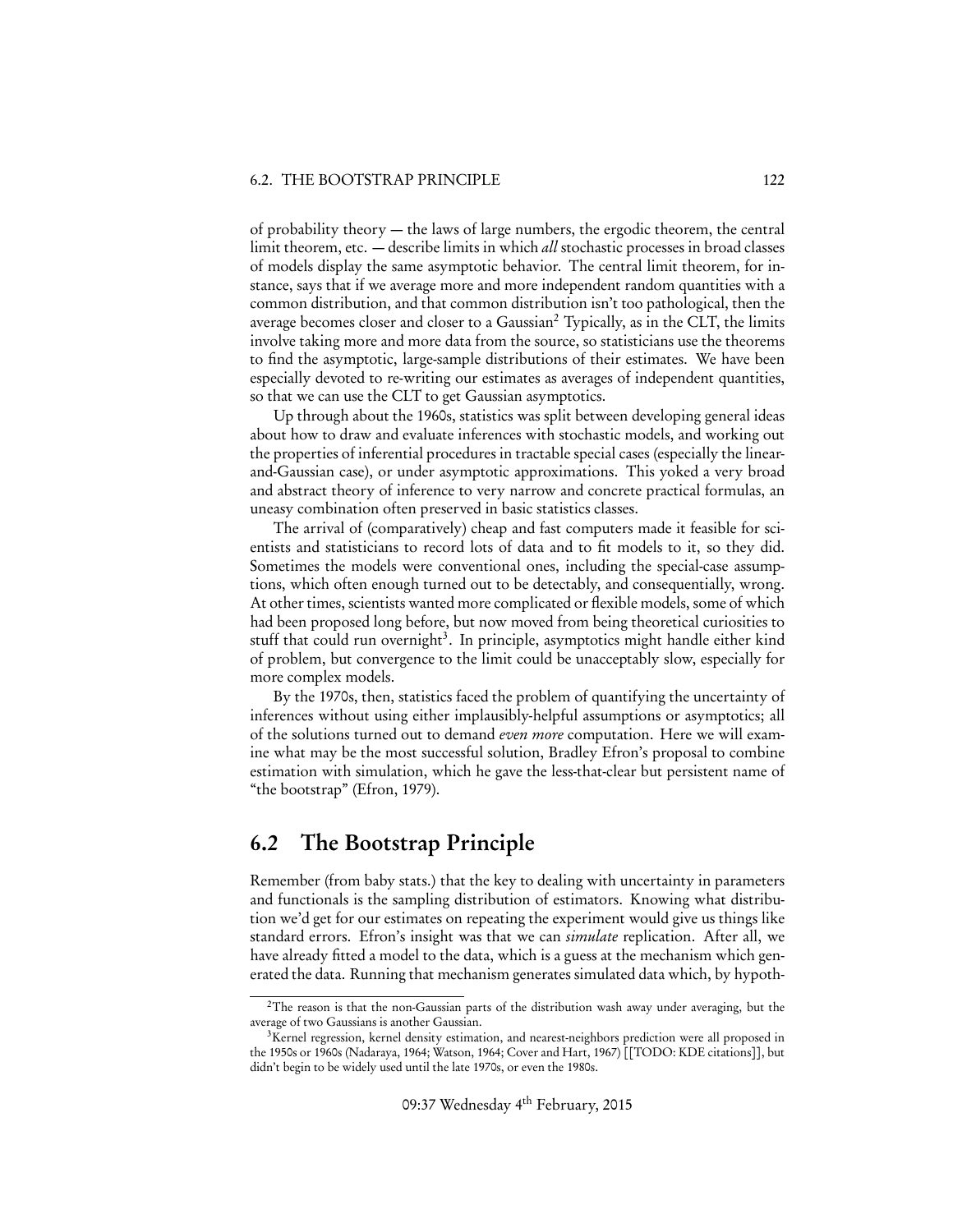

Figure 6.1: Schematic for model-based bootstrapping: simulated values are generated from the fitted model, then treated like the original data, yielding a new estimate of the functional of interest, here called  $q_{0.01}$ .

esis, has the same distribution as the real data. Feeding the simulated data through our estimator gives us one draw from the sampling distribution; repeating this many times yields the sampling distribution. Since we are using the model to give us its own uncertainty, Efron called this "bootstrapping"; unlike the Baron Munchhausen's plan for getting himself out of a swamp by pulling on his own bootstraps, it works.

Figure 6.1 sketches the over-all process: fit a model to data, use the model to calculate the functional, then get the sampling distribution by generating new, synthetic data from the model and repeating the estimation on the simulation output.

To fix notation, we'll say that the original data is *x*. (In general this is a whole data frame, not a single number.) Our parameter estimate from the data is  $\hat{\theta}.$  Surrogate data sets simulated from the fitted model will be  $\tilde{X}_1, \tilde{X}_2, \ldots \tilde{X}_B$ . The corresponding re-estimates of the parameters on the surrogate data are  $\tilde{\theta}_1, \tilde{\theta}_2, \ldots \tilde{\theta}_B.$  The functional of interest is estimated by the statistic *T*, with sample value  $\hat{t} = T(x)$ , and values of the surrogates of  $\tilde{t}_1 = T(\tilde{X}_1), \ \tilde{t}_2 = T(\tilde{X}_2), \ \ldots \tilde{t}_B = T(\tilde{X}_B)$ . (The statistic *T* may be a direct function of the estimated parameters, and only indirectly a function of *x*.) Everything which follows applies without modification when the functional of interest *is* the parameter, or some component of the parameter.

In this section, we will assume that the model is correct for *some* value of  $\theta$ , which

09:37 Wednesday 4th February, 2015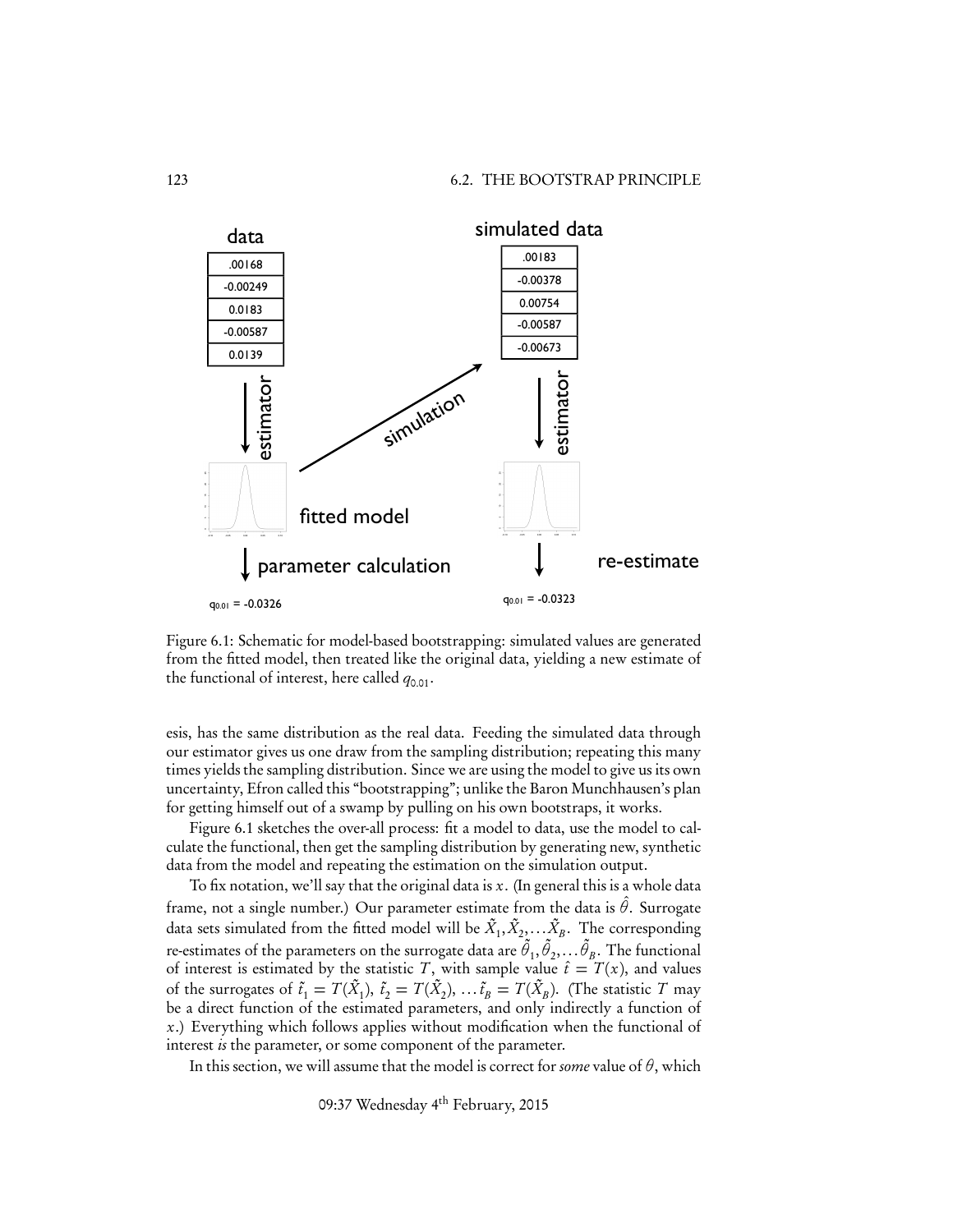```
rboot <- function(B, statistic, simulator) {
  tboots <- replicate(B, statistic(simulator()))
  return(tboots)
}
bootstrap.se <- function(simulator, statistic, B) {
  tboots <- rboot(B, statistic, simulator)
  se <- sd(tboots)
  return(se)
}
```
Code Example 6: Sketch of code for calculating bootstrap standard errors. The function rboot generates B bootstrap samples (using the simulator function) and calculates the statistic *g* on them (using statistic). simulator needs to be a function which returns a surrogate data set in a form suitable for statistic. (How would you modify the code to pass arguments to simulator and/or statistic?) Because every use of bootstrapping is going to need to do this, it makes sense to break it out as a separate function, rather than writing the same code many times (with many chances of getting it wrong). bootstrap.se just calls rboot and takes a standard deviation. IMPORTANT NOTE: This is just a code *sketch*, because depending on the data structure which the statistic returns, it may not (e.g.) be feasible to just run sd on it, and so it might need some modification. See detailed examples below.

we will call  $\theta_0$ . This means that we are employing the **parametric bootstrap**. The true (population or ensemble) values of the functional is likewise  $t_0$ .

#### 6.2.1 Variances and Standard Errors

The simplest thing to do is to get the variance or standard error:

$$
\widehat{\text{Var}}\begin{bmatrix} \hat{t} \end{bmatrix} = \text{Var}\begin{bmatrix} \hat{t} \end{bmatrix} \tag{6.1}
$$

$$
\widehat{\rm se}(\widehat{t}) = \rm sd(\widehat{t}) \tag{6.2}
$$

That is, we approximate the variance of our estimate of  $t_0$  under the true but unknown distribution  $\theta_0$  by the variance of re-estimates  $\tilde{t}$  on surrogate data from the fitted model  $\theta.$  Similarly we approximate the true standard error by the standard deviation of the re-estimates. The logic here is that the simulated  $\tilde{X}$  has about the same distribution as the real *X* that our data, *x*, was drawn from, so applying the same estimation procedure to the surrogate data gives us the sampling distribution. This assumes, of course, that our model is right, and that  $\hat{\theta}$  is not too far from  $\theta_{\text{o}}$ .

A code sketch is provided in Code Example 6. Note that this may not work *exactly* as given in some circumstances, depending on the syntax details of, say, just what kind of data structure is needed to store *t* ˆ.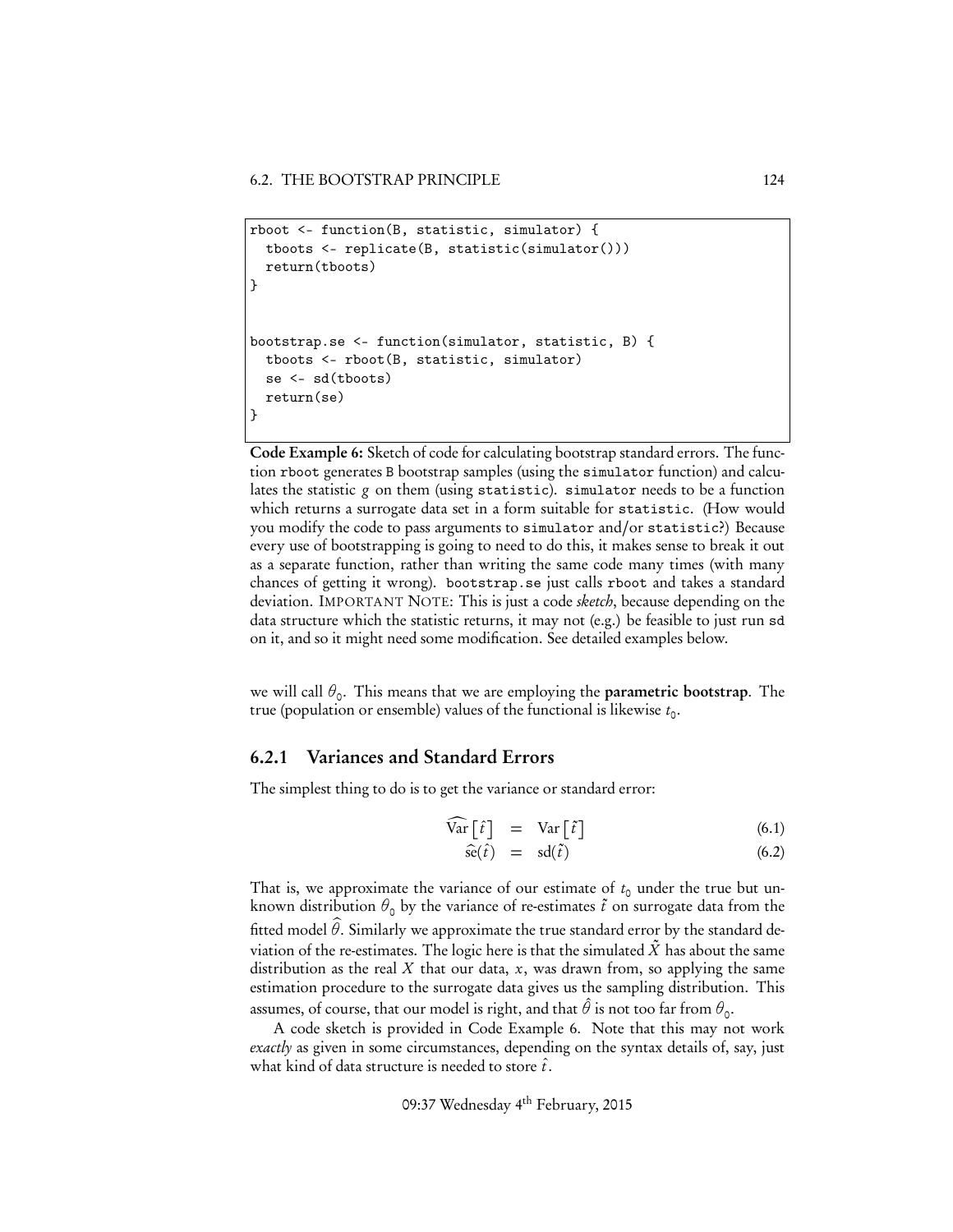```
bootstrap.bias <- function(simulator, statistic, B, t.hat) {
  tboots <- rboot(B, statistic, simulator)
  bias <- mean(tboots) - t.hat
  return(bias)
}
```
Code Example 7: Sketch of code for bootstrap bias correction. Arguments are as in Code Example 6, except that t.hat is the estimate on the original data. IMPOR-TANT NOTE: As with Code Example 6, this is just a code *sketch*, because it won't work with all data types that might be returned by statistic, and so might require modification.

#### 6.2.2 Bias Correction

We can use bootstrapping to correct for a biased estimator. Since the sampling distribution of  $\tilde{t}$  is close to that of  $\hat{t}$ , and  $\hat{t}$  itself is close to  $t_0$ ,

$$
\mathbf{E}\left[\hat{t}\right] - t_0 \approx \mathbf{E}\left[\hat{t}\right] - \hat{t} \tag{6.3}
$$

The left hand side is the bias that we want to know, and the right-hand side the was what we can calculate with the bootstrap.

In fact, Eq. 6.3 remains valid so long as the sampling distribution of  $\hat{t} - t_0$  is close to that of  $\tilde{t} - \hat{t}$ . This is a weaker requirement than asking for  $\hat{t}$  and  $\tilde{t}$  themselves to have similar distributions, or asking for  $\hat{t}$  to be close to  $t_0$ . In statistical theory, a random variable whose distribution does not depend on the parameters is called a pivot. (The metaphor is that it stays in one place while the parameters turn around it.) A sufficient (but not necessary) condition for Eq. 6.3 to hold is that  $\hat{t} - t_0$  be a pivot, or approximately pivotal.

#### 6.2.3 Confidence Intervals

A confidence interval is a random interval which contains the truth with high probability (the confidence level). If the confidence interval for *g* is *C*, and the confidence level is  $1 - \alpha$ , then we want

$$
Pr(t_0 \in C) = 1 - \alpha \tag{6.4}
$$

no matter what the true value of  $t_0$ . When we calculate a confidence interval, our inability to deal with distributions exactly means that the true confidence level, or coverage of the interval, is not quite the desired confidence level  $1 - \alpha$ ; the closer it is, the better the approximation, and the more accurate the confidence interval.<sup>4</sup>

When we simulate, we get samples of  $\tilde{t}$ , but what we really care about is the distribution of *t* ˆ. When we have enough data to start with, those two distributions

09:37 Wednesday 4th February, 2015

<sup>&</sup>lt;sup>4</sup>You might wonder why we'd be unhappy if the coverage level was *greater* than  $1 - \alpha$ . This is certainly better than if it's *less* than the nominal confidence level, but it usually means we could have used a smaller set, and so been more precise about  $t_0$ , without any more real risk. Confidence intervals whose coverage is greater than the nominal level are called "conservative"; those with less than nominal coverage are "anticonservative" (and not, say, liberal).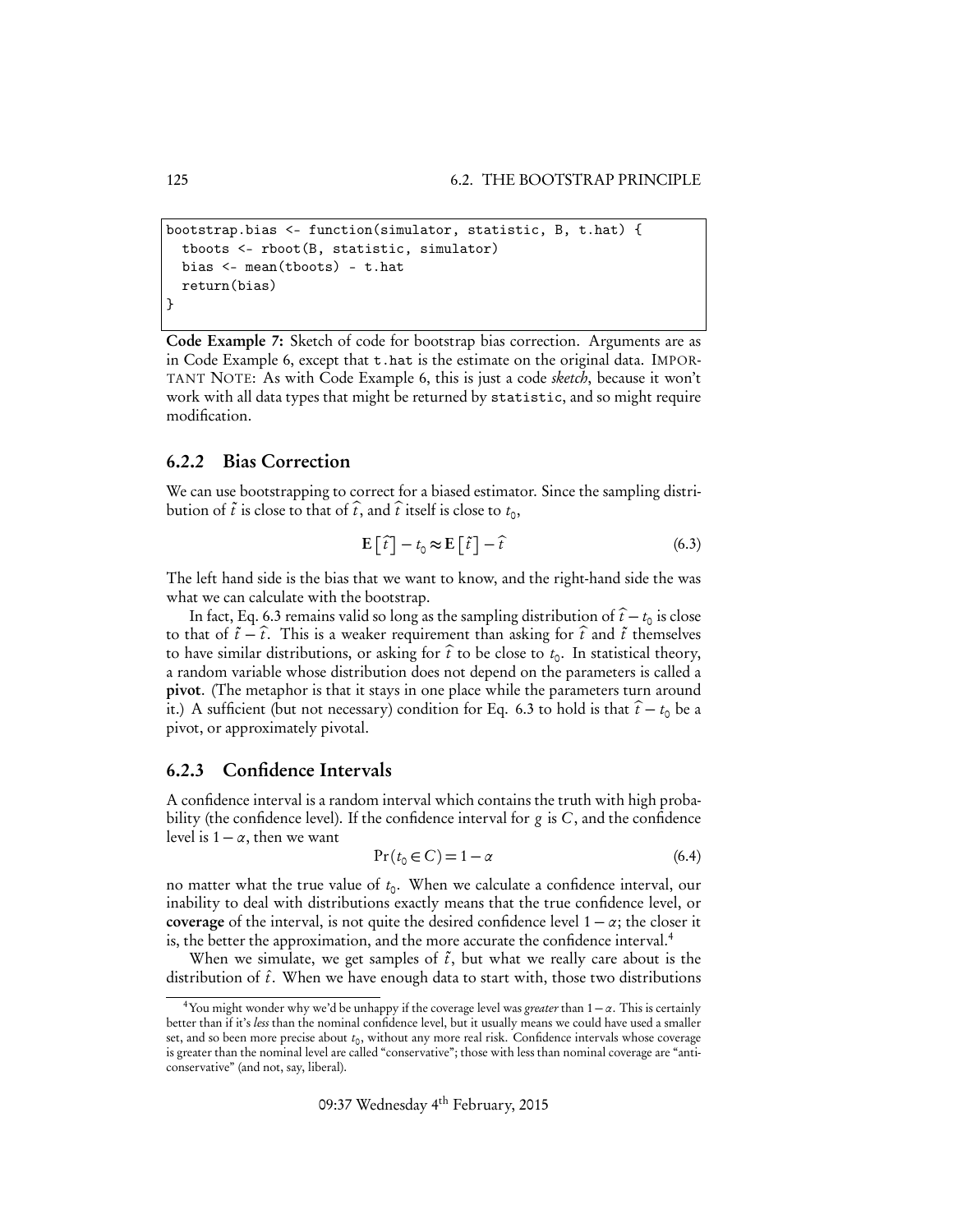```
bootstrap.ci.basic <- function(simulator, statistic, B,
 t.hat, alpha) {
 tboots <- rboot(B,statistic, simulator)
 ci.lower <- 2*t.hat - quantile(tboots,1-alpha/2)
 ci.upper <- 2*t.hat - quantile(tboots,alpha/2)
 return(list(ci.lower=ci.lower,ci.upper=ci.upper))
}
```
Code Example 8: Sketch of code for calculating the basic bootstrap confidence interval. See Code Examples 7 and 6 for rboot, and cautions about blindly applying this to arbitrary data-types.

will be approximately the same. But with equal amounts of data, the distribution of  $\tilde{t} - t$  will usually be closer to that of  $\hat{t} - t_0$  than the distribution of  $\tilde{t}$  is to that of *t* ˆ. That is, the distribution of fluctuations around the true value usually converges quickly. (Think of the central limit theorem.) We can use this to turn information about the distribution of  $\tilde{t}$  into accurate confidence intervals for  $t_0$ , essentially by re-centering  $\tilde{t}$  around  $\hat{t}$ .

Specifically, let  $q_{\alpha/2}$  and  $q_{1-\alpha/2}$  be the  $\alpha/2$  and  $1-\alpha/2$  quantiles of  $\tilde{t}$ . Then

$$
1 - \alpha = \Pr\left(q_{\alpha/2} \le \tilde{T} \le q_{1-\alpha/2}\right) \tag{6.5}
$$

$$
= \Pr\left(q_{\alpha/2} - \hat{T} \le \tilde{T} - \hat{T} \le q_{1-\alpha/2} - \hat{T}\right) \tag{6.6}
$$

$$
\approx \quad \Pr\left(q_{\alpha/2} - \hat{T} \leq \hat{T} - t_0 \leq q_{1-\alpha/2} - \hat{T}\right) \tag{6.7}
$$

$$
= \Pr (q_{\alpha/2} - 2\hat{T} \le -t_0 \le q_{1-\alpha/2} - 2\hat{T}) \tag{6.8}
$$

$$
= \Pr\left(2\hat{T} - q_{1-\alpha/2} \le t_0 \le 2\hat{T} - q_{\alpha/2}\right) \tag{6.9}
$$

The interval  $C = [2\hat{T} - q_{\alpha/2}, 2\hat{T} - q_{1-\alpha/2}]$  is random, because  $\hat{T}$  is a random quantity, so it makes sense to talk about the probability that it contains the true value  $t_0$ . Also, notice that the upper and lower quantiles of  $\tilde{T}$  have, as it were, swapped roles in determining the upper and lower confidence limits. Finally, notice that we do not actually know those quantiles exactly, but they're what we approximate by bootstrapping.

This is the basic bootstrap confidence interval, or the pivotal CI. It is simple and reasonably accurate, and makes a very good default choice for finding confidence

#### bands]] 6.2.3.1 Other Bootstrap Confidence Intervals

The basic bootstrap CI relies on the distribution of  $\tilde{t} - \hat{t}$  being approximately the same as that of  $\hat{t} - t_0$ . Even when this is false, however, it can be that the distribution of

$$
\tau = \frac{\hat{t} - t_0}{\hat{\text{se}}(\hat{t})} \tag{6.10}
$$

09:37 Wednesday 4th February, 2015

[[TODO: Add subsection intervals. specifically on confidence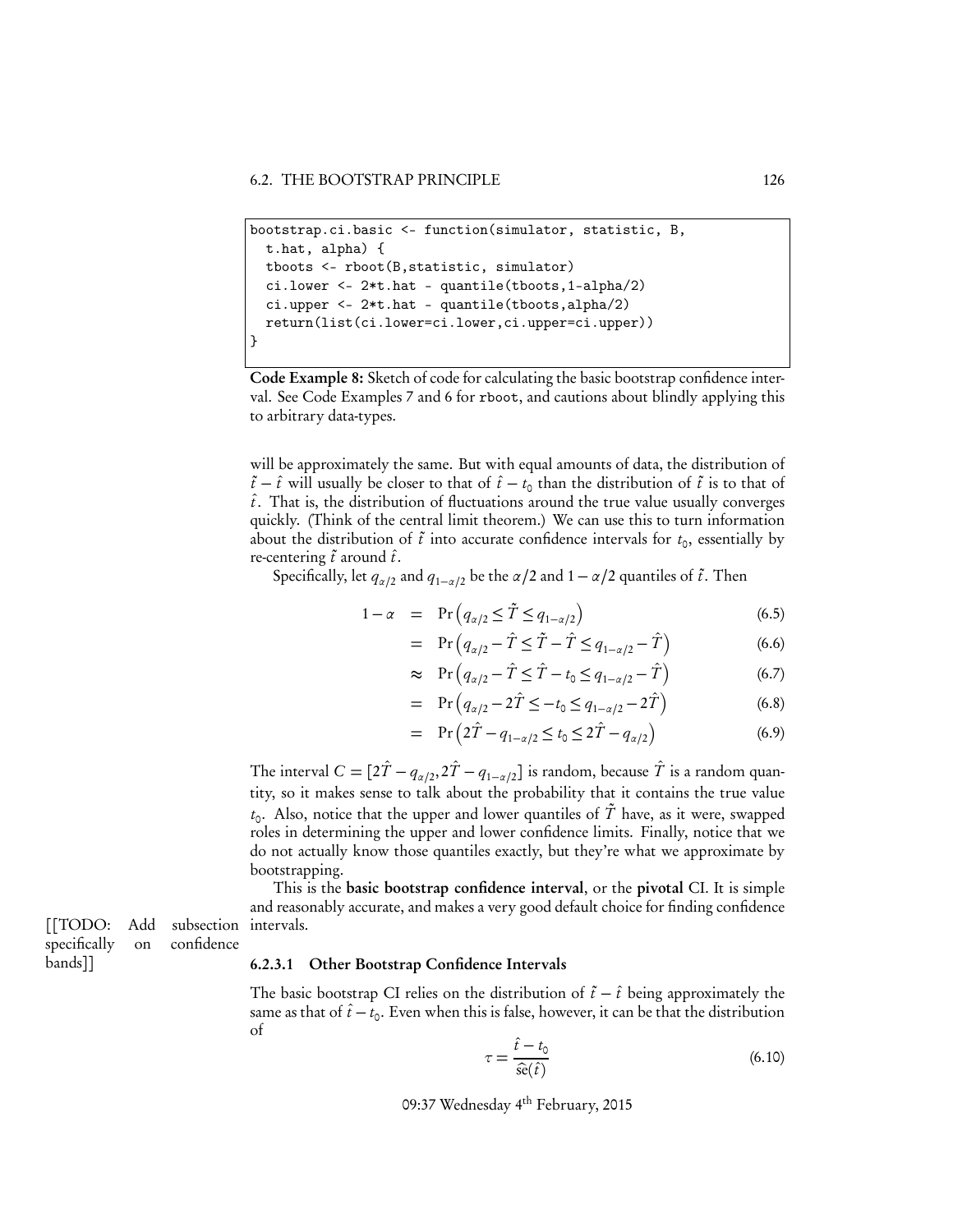is close to that of

$$
\tilde{\tau} = \frac{\tilde{t} - \hat{t}}{\text{se}(\tilde{t})} \tag{6.11}
$$

This is like what we calculate in a *t*-test, and since the *t*-test was invented by "Student", these are called studentized quantities. If  $\tau$  and  $\tilde{\tau}$  have the same distribution, then we can reason as above and get a confidence interval

$$
(\hat{t} - \hat{\rm sc}(\hat{t})Q_{\hat{\tau}}(1 - \alpha/2), \hat{t} - \hat{\rm sc}(\hat{t})Q_{\hat{\tau}}(\alpha/2))
$$
\n(6.12)

This is the same as the basic interval when  $\hat{\mathbf{s}}(\hat{t}) = \mathbf{s}(\hat{t})$ , but different otherwise. To find  $se(\tilde{t})$ , we need to actually do a *second* level of bootstrapping, as follows.

- 1. Fit the model with  $\hat{\theta}$ , find  $\hat{t}$ .
- 2. For  $i \in 1 : B_1$ 
	- (a) Generate  $\tilde{X}_i$  from  $\hat{\theta}$
	- (b) Estimate  $\tilde{\theta}_i$ ,  $\tilde{t}_i$
	- (c) For  $j \in 1 : B_2$ i. Generate  $X_{ij}^\dagger$  from  $\widetilde{\theta}_i$ ii. Calculate *t* †
	- *i j* (d) Set  $\tilde{\sigma}_i$  = standard deviation of the  $t_i^{\dagger}$ *i j*

(e) Set 
$$
\tilde{\tau}_{ij} = \frac{t_{ij}^{\dagger} - \tilde{t}_i}{\tilde{\sigma}_i}
$$
 for all j

- 3. Set  $\hat{\mathbf{e}}(\hat{t}) = \text{standard deviation of the } \tilde{t}_i$
- 4. Find the  $\alpha/2$  and  $1 \alpha/2$  quantiles of the distribution of the  $\tilde{\tau}$
- 5. Plug into Eq. 6.12.

The advantage of the studentized intervals is that they are more accurate than the basic ones; the disadvantage is that they are more work! At the other extreme, the percentile method simply sets the confidence interval to

$$
(Q_{\hat{t}}(\alpha/2), Q_{\hat{t}}(1-\alpha/2)) \tag{6.13}
$$

This is definitely easier to calculate, but not as accurate as the basic, pivotal CI.

All of these methods have many variations, described in the monographs referred to at the end of this chapter (§6.8).

09:37 Wednesday 4th February, 2015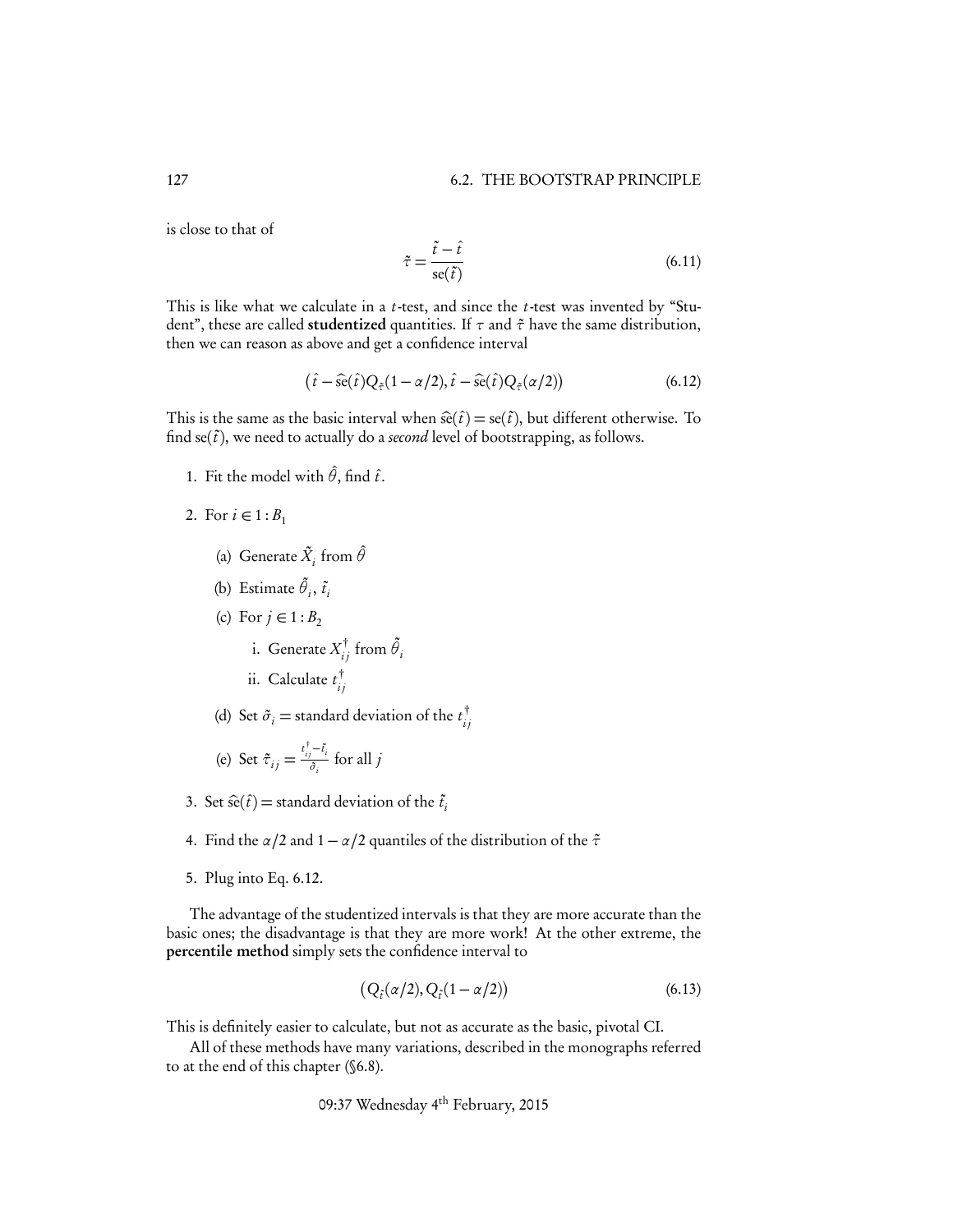```
boot.pvalue <- function(test,simulator,B,testhat) {
  testboot <- rboot(B=B, statistic=test, simulator=simulator)
  p \leftarrow \frac{\text{(sum(test)} - \text{testhat})+1}{\text{(B+1)}}return(p)
}
```
Code Example 9: Bootstrap *p*-value calculation. testhat should be the value of the test statistic on the actual data. test is a function which takes in a data set and calculates the test statistic, presuming that large values indicate departure from the null hypothesis. Note the  $+1$  in the numerator and denominator of the *p*-value — it would be more straightforward to leave them off, but this is a little more stable when *B* is comparatively small. (Also, it keeps us from ever reporting a *p*-value of exactly 0.)

#### 6.2.4 Hypothesis Testing

For hypothesis tests, we may want to calculate two sets of sampling distributions: the distribution of the test statistic under the null tells us about the size of the test and significance levels, and the distribution under the alternative tells about power and realized power. We can find either with bootstrapping, by simulating from either the null or the alternative. In such cases, the statistic of interest, which I've been calling *T* , is the test statistic. Code Example 9 illustrates how to find a *p*-value by simulating under the null hypothesis. The same procedure would work to calculate power, only we'd need to simulate from the alternative hypothesis, and testhat would be set to the critical value of *T* separating acceptance from rejection, not the observed value.

#### 6.2.4.1 Double bootstrap hypothesis testing

When the hypothesis we are testing involves estimated parameters, we may need to correct for this. Suppose, for instance, that we are doing a goodness-of-fit test. If we estimate our parameters on the data set, we adjust our distribution so that it matches the data. It is thus not surprising if it seems to fit the data well! (Essentially, it's the problem of evaluating performance by looking at in-sample fit, which gave us so much trouble in Chapter 3.)

Some test statistics have distributions which are not affected by estimating parameters, at least not asymptotically. In other cases, one can analytically come up with correction terms. When these routes are blocked, one uses a **double bootstrap**, where a second level of bootstrapping checks how much estimation improves the apparent fit of the model. This is perhaps most easily explained in pseudo-code (Code Example 10).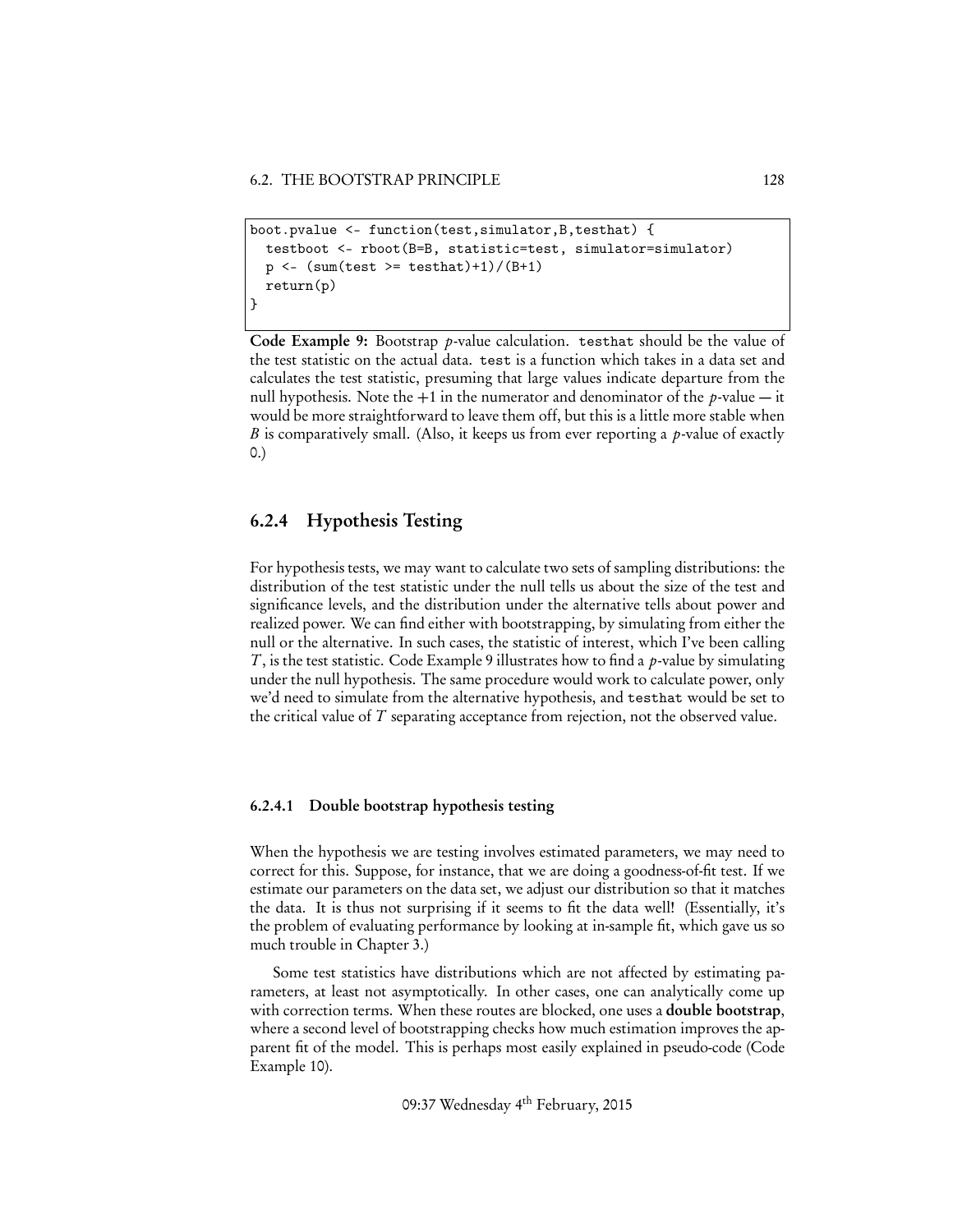```
doubleboot.pvalue <- function(test,simulator,B1,B2,
  estimator, thetahat, testhat) {
  for (i in 1:B1) {
    xboot \leq simulator(theta=thetahat, ...)
    thetaboot <- estimator(xboot)
    testboot[i] <- test(xboot)
    pboot[i] <- boot.pvalue(test,simulator,B2,
      testhat=testboot[i],theta=thetaboot)
  }
  p \leftarrow (sum(testboot >= testhat)+1)/(B1+1)
  p.add <- (sum(pboot <= p)+1)/(B1+1)
}
```
Code Example 10: Code sketch for "double bootstrap" significance testing. The inner or second bootstrap is used to calculate the distribution of nominal bootstrap p-values. For this to work, we need to draw our second-level bootstrap samples from  $\tilde{\theta}$ , the bootstrap re-estimate, not from  $\hat{\theta}$ , the data estimate. The code presumes the simulator function takes a theta argument allowing this.

#### 6.2.5 Parametric Bootstrapping Example: Pareto's Law of Wealth Inequality

The Pareto distribution<sup>5</sup>, or power-law distribution, is a popular model for data with "heavy tails", i.e. where the probability density  $f(x)$  goes to zero only very slowly as  $x \rightarrow \infty$ . The probability density is

$$
f(x) = \frac{\theta - 1}{x_0} \left(\frac{x}{x_0}\right)^{-\theta} \tag{6.14}
$$

where  $x_0$  is the minimum scale of the distribution, and  $\theta$  is the scaling exponent (exercise 1). The Pareto is highly right-skewed, with the mean being much larger than the median.

If we know  $x_0$ , one can show that the maximum likelihood estimator of the exponent  $\theta$  is

$$
\hat{\theta} = 1 + \frac{n}{\sum_{i=1}^{n} \log \frac{x_i}{x_0}}
$$
\n(6.15)

and that this is consistent<sup>6</sup>, and efficient. Picking  $x_0$  is a harder problem (see Clauset *et al.* 2009) — for the present purposes, pretend that the Oracle tells us. The file pareto.R, on the class website, contains a number of functions related to the Pareto distribution, including a function pareto.fit for estimating it. (There's an example of its use below.)

<sup>5</sup>Named after Vilfredo Pareto (1848–1923), the highly influential economist, political scientist, and proto-Fascist.

 $^6$ Because the sample mean of  $\log X$  converges, under the law of large numbers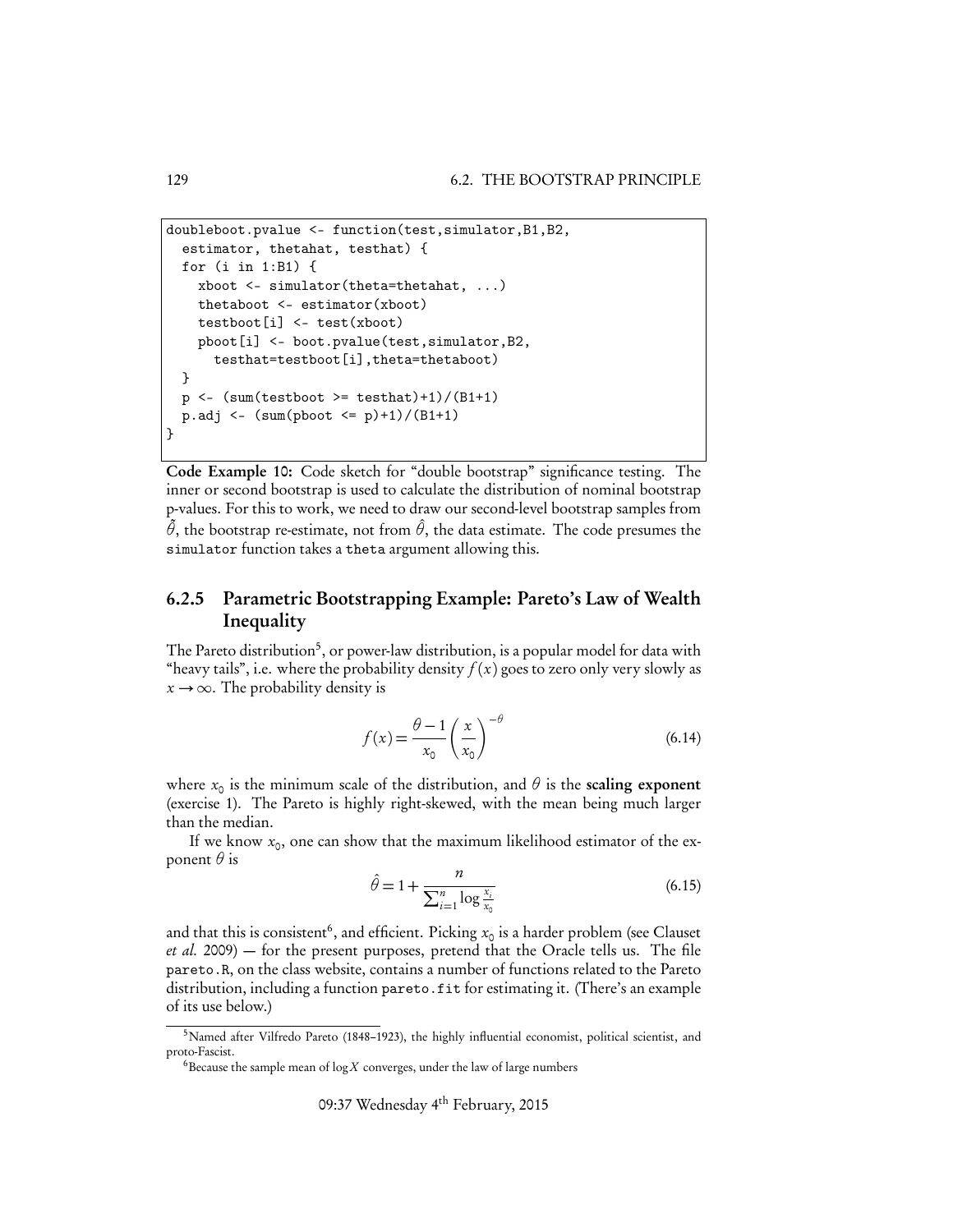```
rboot.pareto <- function(B,exponent,x0,n) {
  replicate(B,pareto.fit(rpareto(n,x0,exponent),x0)$exponent)
}
pareto.se <- function(B,exponent,x0,n) {
  return(sd(rboot.pareto(B,exponent,x0,n)))
}
pareto.bias <- function(B,exponent,x0,n) {
  return(mean(rboot.pareto(B,exponent,x0,n)) - exponent)
}
```
Code Example 11: Standard error and bias calculation for the Pareto distribution, using parametric bootstrapping.

Pareto came up with this density when he attempted to model the distribution of wealth. Approximately, but quite robustly across countries and time-periods, the upper tail of the distribution of income and wealth follows a power law, with the exponent varying as money is more or less concentrated among the very richest'. Figure 6.2 shows the distribution of net worth for the 400 richest Americans in 2003. Taking  $x_0 = 9 \times 10^8$  (again, see Clauset *et al.* 2009), the number of individuals in the tail is 302, and the estimated exponent is  $\hat{\theta} = 2.34$ .

```
> source("pareto.R")
> wealth <- scan("wealth.dat")
> wealth.pareto <- pareto.fit(wealth,threshold=9e8)
> signif(wealth.pareto$exponent,3)
[1] 2.34
```
How much uncertainty is there in this estimate of the exponent? Naturally, we'll bootstrap. We need a function to generate Pareto-distributed random variables; this, along with some related functions, is part of the file pareto.R on the course website. With that tool, parametric bootstrapping proceeds as in Code Example 11.

With  $\hat{\theta} = 2.34$ ,  $x_0 = 9 \times 10^8$ ,  $n = 302$  and  $B = 10^4$ , this gives a standard error of *<sup>±</sup>*0.077. This matches some asymptotic theory reasonably well8, but didn't require asymptotic assumptions.

<sup>7</sup>Most of the distribution conforms to a log-normal, at least roughly.

<sup>&</sup>lt;sup>8</sup><sup>4</sup>In Asympotpia", the variance of the MLE should be  $\frac{(\hat{\theta}-1)^2}{n}$ , in this case 0.076. The intuition is that this variance depends on how sharp the maximum of the likelihood function is  $-$  if it's sharply peaked, we can find the maximum very precisely, but a broad maximum is hard to pin down. Variance is thus inversely proportional to the second derivative of the negative log-likelihood. (The minus sign is because the second derivative has to be negative at a maximum, while variance has to be positive.) For one sample, the expected second derivative of the negative log-likelihood is  $(\theta - 1)^{-2}$ . (This is called the **Fisher** information of the model.) Log-likelihood adds across independent samples, giving us an over-all factor of *n*. In the large-sample limit, the actual log-likelihood will converge on the expected log-likelihood, so this gives us the asymptotic variance.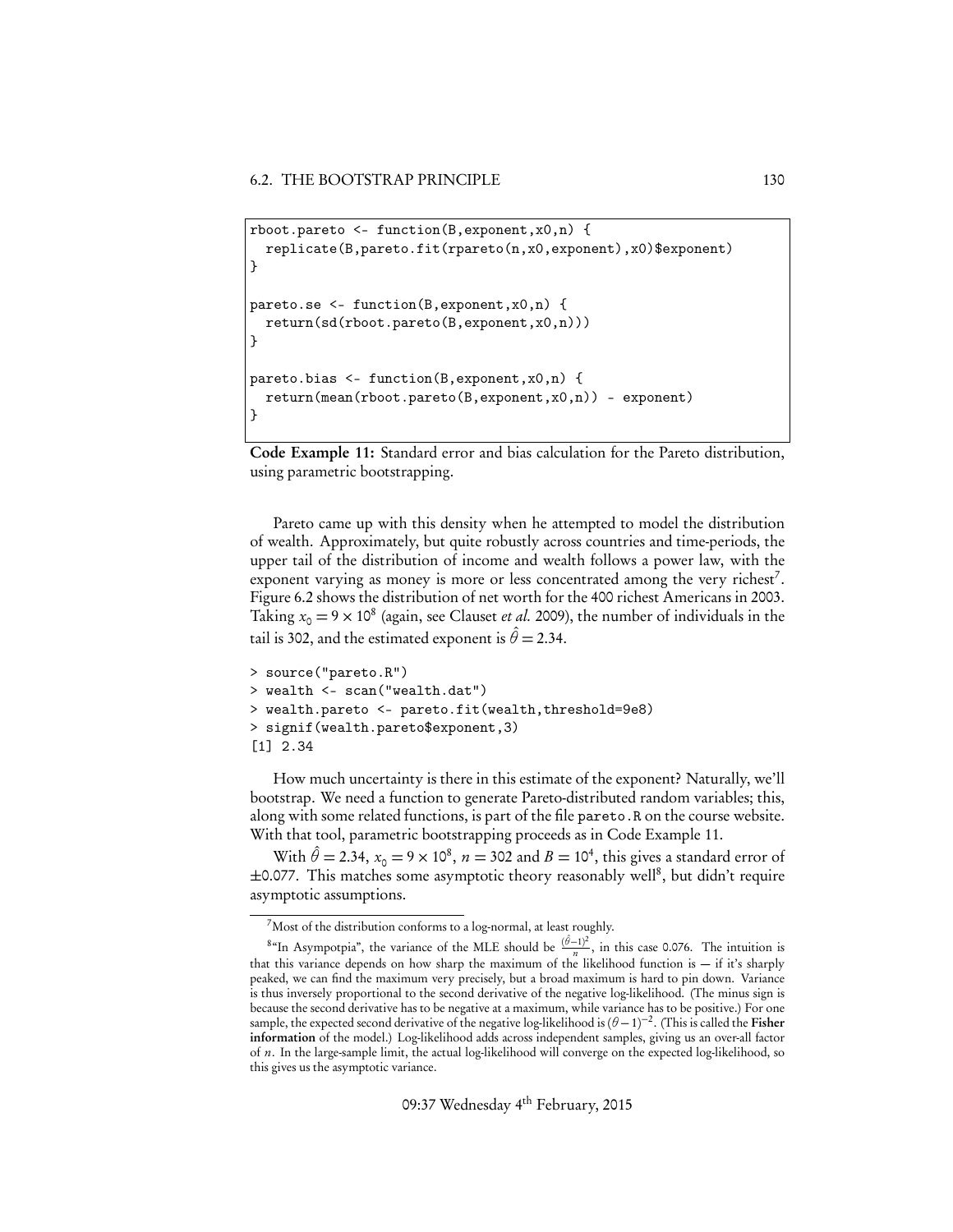



Figure 6.2: Upper cumulative distribution function (or "survival function") of net worth for the 400 richest individuals in the US (2000 data). The solid line shows the fraction of the 400 individuals whose net worth *W* equaled or exceeded a given value *w*,  $Pr(W \geq w)$ . (Note the logarithmic scale for both axes.) The dashed line is a maximum-likelihood estimate of the Pareto distribution, taking  $x_0 = $9 \times 10^8$ . (This threshold was picked using the method of Clauset *et al.* 2009.) Since there are 302 individuals at or above the threshold, the cumulative distribution function of the Pareto has to be reduced by a factor of (302/400).

09:37 Wednesday 4th February, 2015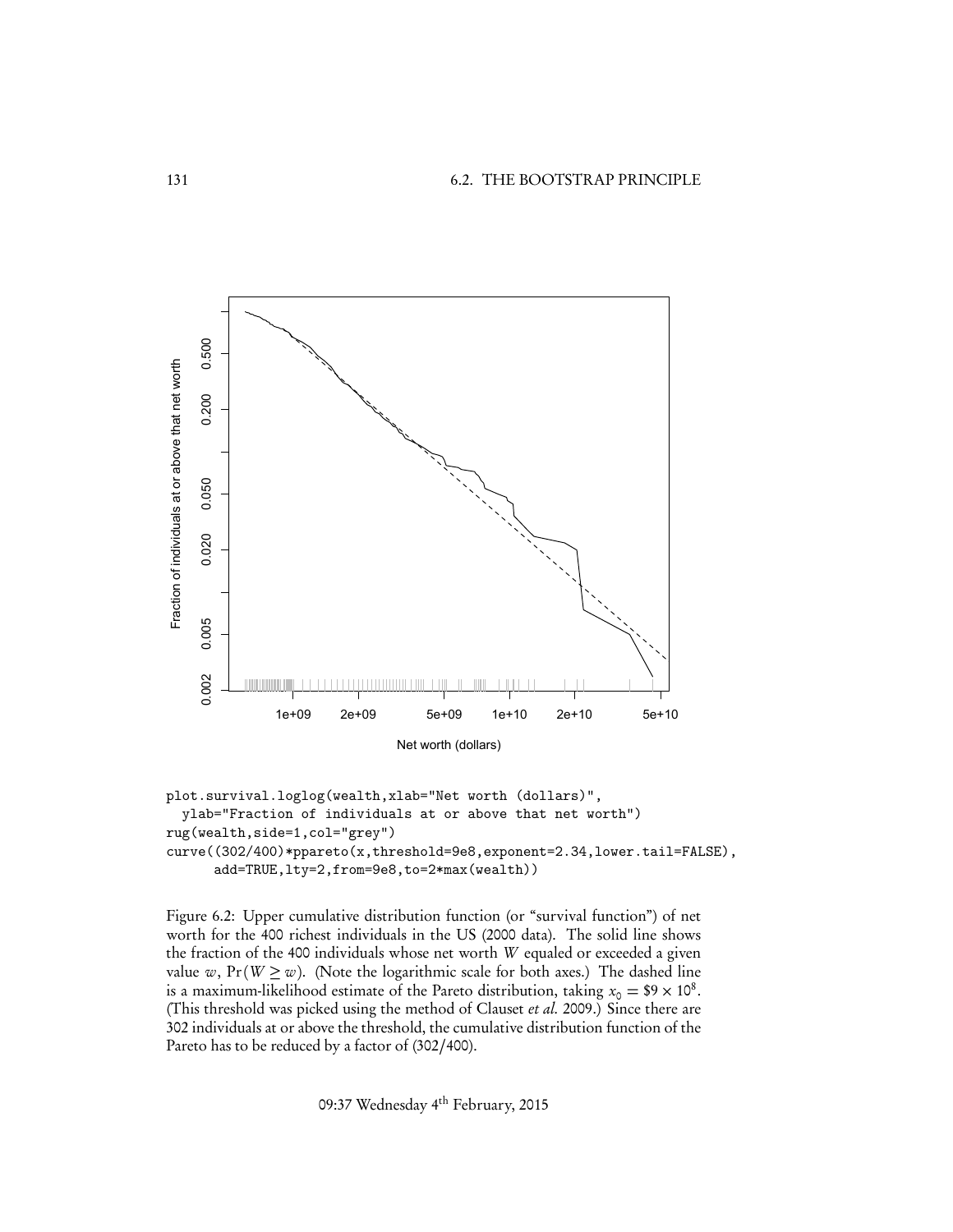```
pareto.ci <- function(B,exponent,x0,n,alpha) {
  tboot <- rboot.pareto(B,exponent,x0,n)
  ci.lower <- 2*exponent - quantile(tboot,1-alpha/2)
  ci.upper <- 2*exponent - quantile(tboot,alpha/2)
 return(list(ci.lower=ci.lower, ci.upper=ci.upper))
}
```
Code Example 12: Parametric bootstrap confidence interval for the Pareto scaling exponent.

Asymptotically, the bias is known to go to zero; at this size, bootstrapping gives a bias of  $3 \times 10^{-3}$ , which is effectively negligible.

We can also get the confidence interval (Code Example 12). Using, again, 10<sup>4</sup> bootstrap replications, the 95% CI is (2.16, 2.47). In theory, the confidence interval could be calculated exactly, but it involves the inverse gamma distribution (Arnold, 1983), and it is quite literally faster to write and do the bootstrap than go to look it up.

A more challenging problem is goodness-of-fit; we'll use the Kolmogorov-Smirnov statistic.<sup>9</sup> Code Example 13 calculates the *p*-value. With ten thousand bootstrap replications,

```
> ks.pvalue.pareto(1e4,wealth,2.34,9e8)
[1] 0.0119988
```
Ten thousand replicates is enough that we should be able to accurately estimate probabilities of around 0.01 (since the binomial standard error will be  $\sqrt{\frac{(0.01)(0.99)}{10^4}}$   $\approx$  $9.9 \times 10^{-4}$ ; if it weren't, we might want to increase *B*.

Simply plugging in to the standard formulas, and thereby ignoring the effects of estimating the scaling exponent, gives a *p*-value of 0.16, which is not outstanding but not awful either. Properly accounting for the flexibility of the model, however, the discrepancy between what it predicts and what the data shows is so large that it would take an awfully big (one-a-hundred) coincidence to produce it.

We have, therefore, detected that the Pareto distribution makes systematic errors for this data, but we don't know much about what they are. In Chapter 17, we'll look at techniques which can begin to tell us something about *how* it fails.

## 6.3 Non-parametric Bootstrapping by Resampling

The bootstrap approximates the sampling distribution, with three sources of approximation error. First, simulation error: using finitely many replications to stand for the full sampling distribution. Clever simulation design can shrink this, but brute

<sup>9</sup>The pareto.R file contains a function, pareto.tail.ks.test, which does a goodness-of-fit test for fitting a power-law to the tail of the distribution. That differs somewhat from what follows, because it takes into account the extra uncertainty which comes from having to estimate  $x_0$ . Here, I am pretending that an Oracle told us  $x_0 = 9 \times 10^8$ .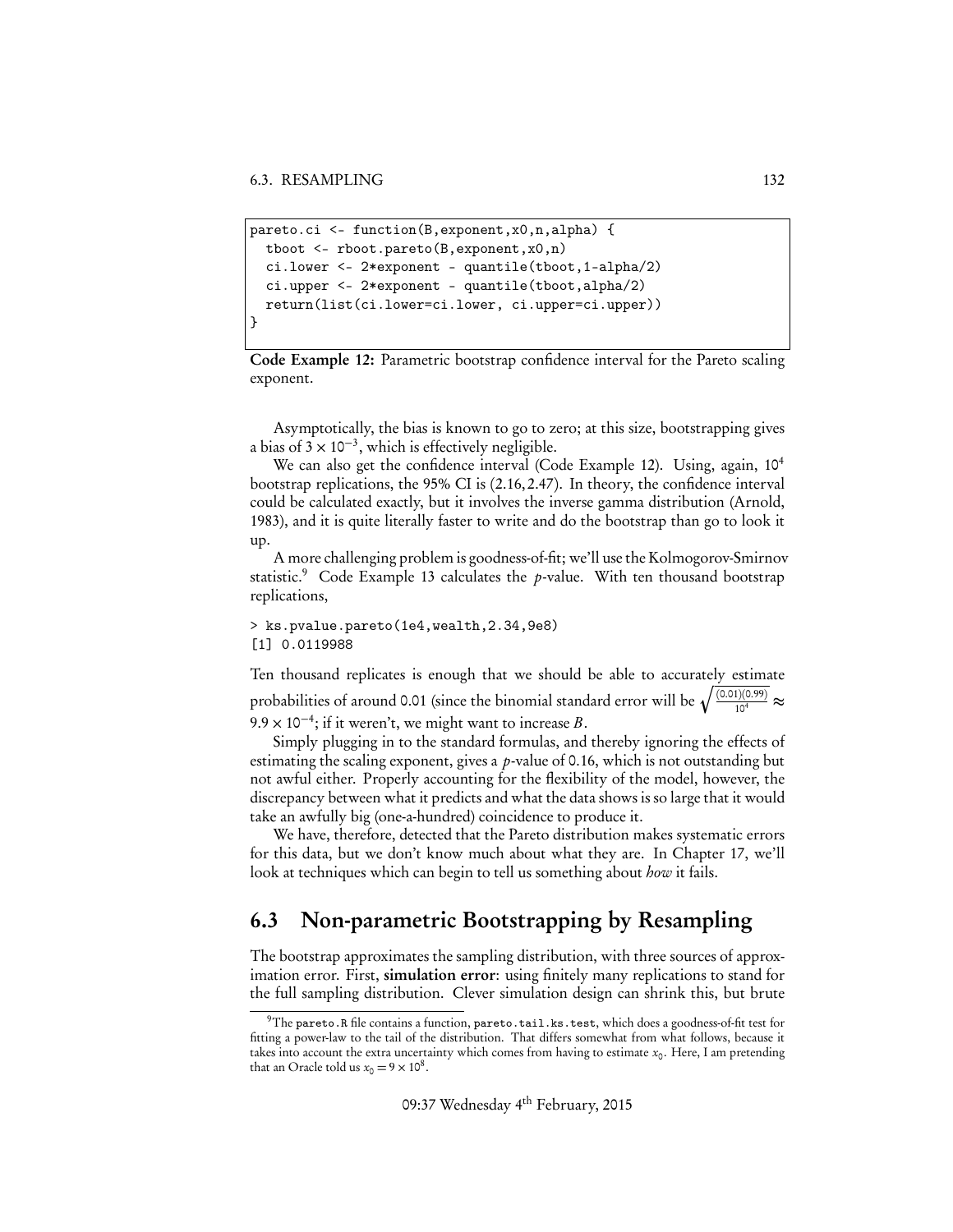```
ks.stat.pareto <- function(x, exponent, x0) {
  x \leftarrow x[x>=x0]ks <- ks.test(x, ppareto, exponent=exponent,
    threshold=x0)
  return(ks$statistic)
}
ks.pvalue.pareto <- function(B, x, exponent, x0) {
  testhat <- ks.stat.pareto(x, exponent, x0)
  testboot <- vector(length=B)
  for (i in 1:B) {
    xboot \leq rpareto(length(x), exponent=exponent,
     threshold=x0)
    exp.boot <- pareto.fit(xboot,threshold=x0)$exponent
    testboot[i] <- ks.stat.pareto(xboot,exp.boot,x0)
  }
  p \leftarrow (sum(testboot >= testhat)+1)/(B+1)
  return(p)
}
```
Code Example 13: Calculating a *p*-value for the Pareto distribution, using the Kolmogorov-Smirnov test and adjusting for the way estimating the scaling exponent moves the fitted distribution closer to the data.

force — just using enough replicates — can also make it arbitrarily small. Second, statistical error: the sampling distribution of the bootstrap re-estimates under our estimated model is not exactly the same as the sampling distribution of estimates under the true data-generating process. The sampling distribution changes with the parameters, and our initial estimate is not completely accurate. But it often turns out that distribution of estimates *around* the truth is more nearly invariant than the distribution of estimates themselves, so subtracting the initial estimate from the bootstrapped values helps reduce the statistical error; there are many subtler tricks to the same end. Third, specification error: the data source doesn't exactly follow our model at all. Simulating the model then never quite matches the actual sampling distribution.

Efron had a second brilliant idea, which is to address specification error by replacing simulation from the model with re-sampling from the data. After all, our initial collection of data gives us a lot of information about the relative probabilities of different values. In a sense the empirical distribution is the least prejudiced estimate possible of the underlying distribution — anything else imposes biases or pre-conceptions, possibly accurate but also potentially misleading<sup>10</sup>. Lots of quantities can be estimated directly from the empirical distribution, without the mediation of a parametric model. Efron's non-parametric bootstrap treats the original data set as a complete population and draws a new, simulated sample from it, picking each observation with equal probability (allowing repeated values) and then re-running the

<sup>10</sup>See §16.6 in Chapter 16.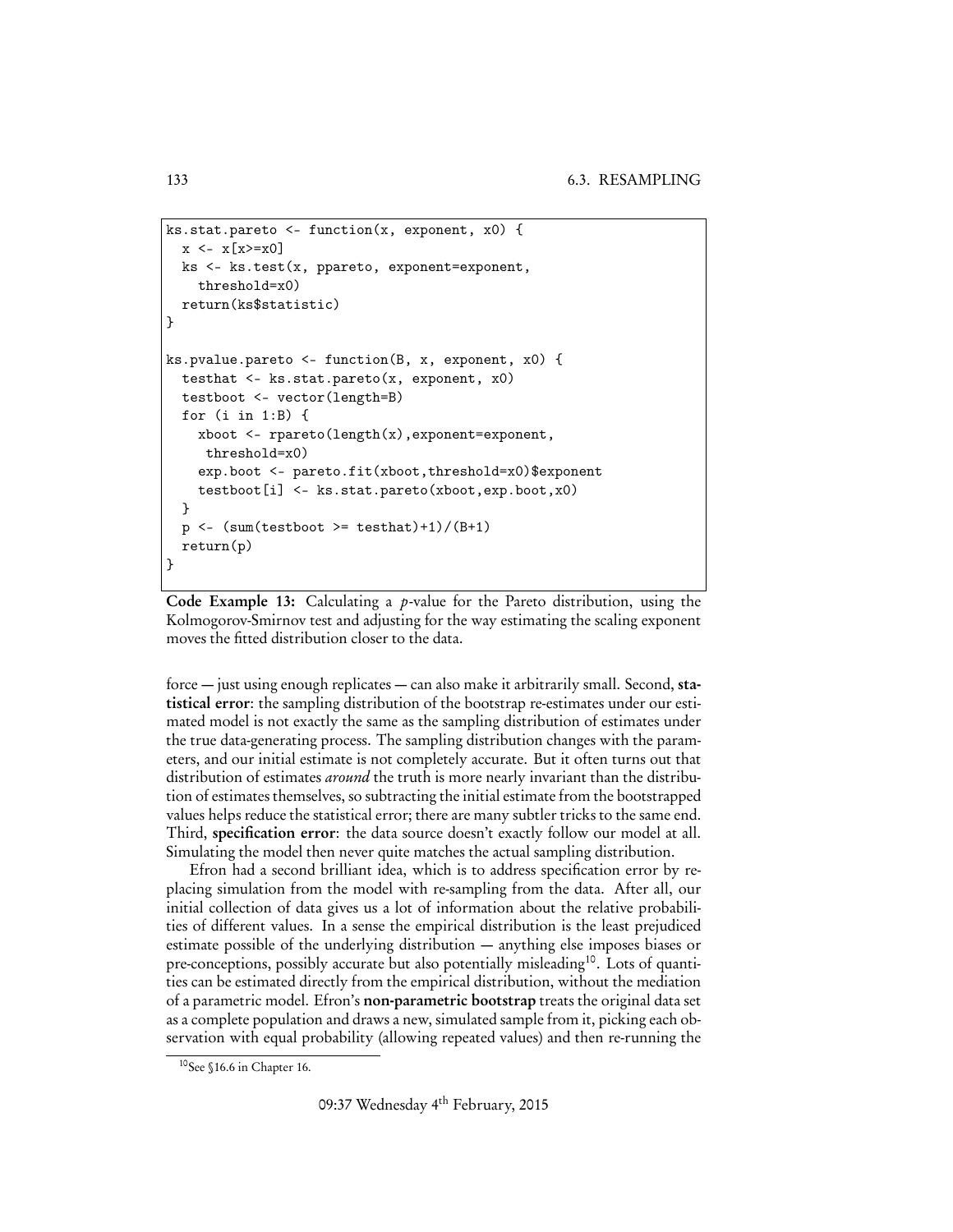

Figure 6.3: Schematic for non-parametric bootstrapping. New data is simulated by re-sampling from the original data (with replacement), and parameters are calculated either directly from the empirical distribution, or by applying a model to this surrogate data.

estimation (Figure 6.3, Code Example 14). In fact, this is usually what people mean when they talk about "the bootstrap" without any modifier.

Everything we did with parametric bootstrapping can also be done with nonparametric bootstrapping — the only thing that's changing is the distribution the surrogate data is coming from.

The non-parametric bootstrap should remind you of *k*-fold cross-validation. The analog of leave-one-out CV is a procedure called the jack-knife, where we repeat the estimate *n* times on  $n - 1$  of the data points, holding each one out in turn. It's historically important (it dates back to the 1940s), but generally doesn't work as well as the non-parametric bootstrap.

An important variant is the smoothed bootstrap, where we re-sample the data points and then perturb each by a small amount of noise, generally Gaussian<sup>11</sup>.

Code Example 15 shows how to use re-sampling to get a 95% confidence interval for the Pareto exponent<sup>12</sup>. With  $B = 10^4$ , it gives the 95% confidence interval for the

<sup>&</sup>lt;sup>11</sup>We will see in Chapter 16 that this corresponds to sampling from a kernel density estimate

<sup>&</sup>lt;sup>12</sup>Even if the Pareto model is wrong, the estimator of the exponent will converge on the value which gives, in a certain sense, the best approximation to the true distribution from among all power laws.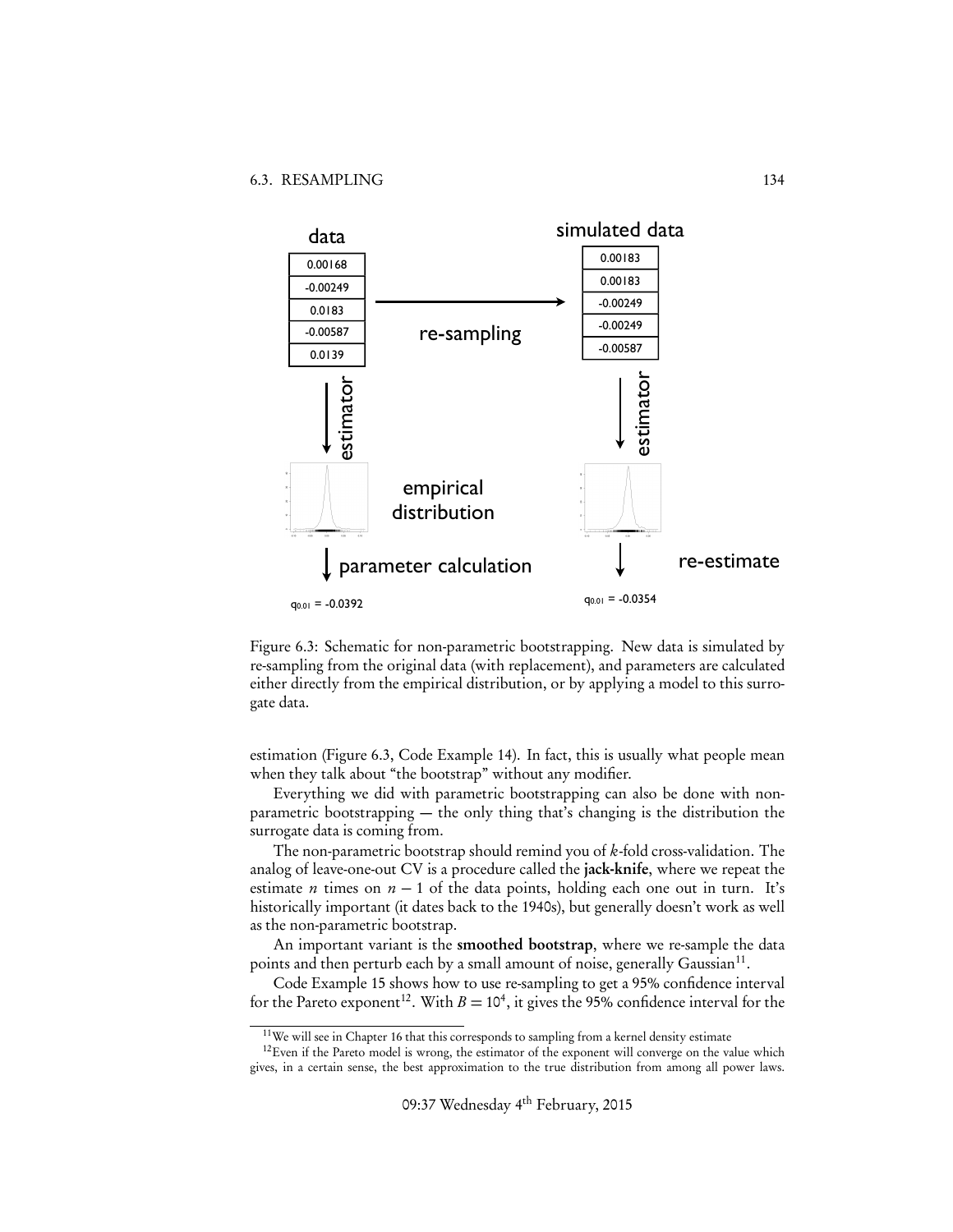```
resample <- function(x) { sample(x,size=length(x),replace=TRUE) }
```
Code Example 14: A utility function to resample from a vector. This is used by almost all the bootstrapping code in the rest of this chapter, even when the data is not just a vector.

```
resamp.pareto \leq function(B,x,x0) {
  replicate(B,pareto.fit(resample(x),threshold=x0)$exponent)
}
resamp.pareto.CI <- function(B,x,alpha,x0) {
  thetahat <- pareto.fit(x,threshold=x0)$exponent
  thetaboot \leq- resamp.pareto(B,x,x0)
  ci.lower <- 2*thetahat - quantile(thetaboot,1-alpha/2)
  ci.upper <- 2*thetahat - quantile(thetaboot,alpha/2)
  return(list(ci.lower=ci.lower,ci.upper=ci.upper))
}
```
Code Example 15: Non-parametric bootstrap confidence intervals for the Pareto scaling exponent.

scaling exponent as (2.18, 2.48). The fact that this is very close to the interval we got from parametric bootstrapping should actually reassure us about its validity.

#### 6.3.1 Parametric vs. Nonparametric Bootstrapping

When we have a properly specified model, simulating from the model gives more accurate results (at the same *n*) than does re-sampling the empirical distribution parametric estimates of the distribution converge faster than the empirical distribution does. If on the other hand the parametric model is mis-specified, then it is rapidly converging to the *wrong* distribution. This is of course just another bias-variance trade-off, like those we've seen in regression.

Since I am suspicious of most parametric modeling assumptions, I prefer re-sampling, when I can figure out how to do it, or at least until I have convinced myself that a parametric model is good approximation to reality.

## 6.4 Bootstrapping Regression Models

With a regression model, which is fit to a set of input-output pairs,  $(x_1, y_1), (x_2, y_2), \ldots (x_n, y_n)$ , resulting in a regression curve (or surface)  $\hat{r}(x)$ , fitted values  $\hat{y}_i = \hat{r}(x_i)$ , and residuals,

Econometricians call such parameter values thepseudo-true; we are getting a confidence interval for the pseudo-truth. In this case, the pseudo-true scaling exponent can still be a useful way of summarizing *how* heavy tailed the income distribution is, despite the fact that the power law makes systematic errors.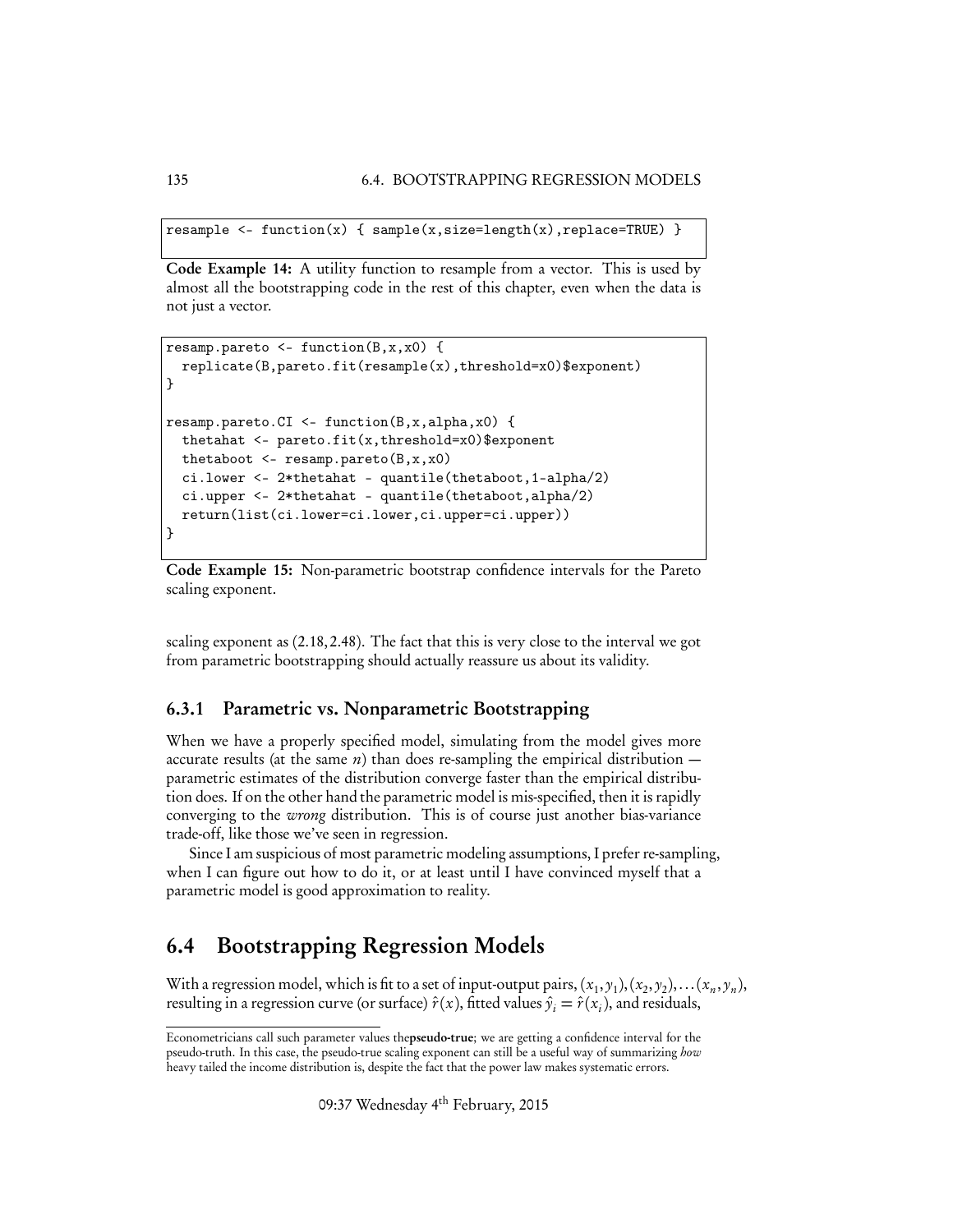$\epsilon_i = y_i - \hat{y}_i = \hat{r}(x_i)$ , we have a choice of several ways of bootstrapping, in decreasing order of relying on the model.

- *•* Simulate new *X* values from the model's distribution of *X* , and then draw *Y* from the specified conditional distribution *Y|X* .
- *•* Hold the *x* fixed, but draw *Y|X* from the specified distribution.
- Hold the *x* fixed, but make *Y* equal to  $\hat{r}(x)$  plus a randomly re-sampled  $\epsilon_i$ .
- Re-sample  $(x, y)$  pairs.

The first case is pure parametric bootstrapping. (So is the second, sometimes, when the regression model is agnostic about  $X$ .) The last case is just re-sampling from the joint distribution of  $(X, Y)$ . The next-to-last case is called re-sampling the residuals or re-sampling the errors. When we do that, we rely on the regression model to get the conditional expectation function right, but we don't count on it getting the distribution of the noise around the expectations.

The specific procedure of re-sampling the residuals is to re-sample the  $\epsilon_i$ , with replacement, to get  $\tilde{\epsilon}_1, \tilde{\epsilon}_2, \ldots, \tilde{\epsilon}_n$ , and then set  $\tilde{x}_i = x_i$ ,  $\tilde{y}_i = \hat{r}(\tilde{x}_i) + \tilde{\epsilon}_i$ . This surrogate data set is then re-analyzed like new data.

#### 6.4.1 Re-sampling Points: Parametric Example

A classic data set contains the time between 299 eruptions of the Old Faithful geyser in Yellowstone, and the length of the subsequent eruptions; these variables are called waiting and duration. (We saw this data set already in §5.4.2.1, and will see it again in §7.3.2.) We'll look at the linear regression of waiting on duration. We'll re-sample (duration, waiting) pairs, and would like confidence intervals for the regression coefficients. This is a confidence interval for the coefficients of *best linear predictor*, a functional of the distribution, which, as we saw in Chapters 1 and 2, exists no matter how nonlinear the process really is. It's only a confidence interval for the *true regression parameters* if the real regression function is linear.

Before anything else, look at the model:

```
library(MASS)
data(geyser)
geyser.lm <- lm(waiting~duration,data=geyser)
summary(geyser.lm)
```
The first step in bootstrapping this is to build our simulator, which just means sampling rows from the data frame:

```
resample.data.frame <- function(data) {
  sample.rows <- resample(1:nrow(data))
  return(data[sample.rows,])
```
}

We can check this by running summary (resample.data.frame(geyser)), and seeing that it gives about the same quartiles and mean for both variables as summary (geyser)<sup>13</sup>.

[[ATTN: Replace with more<br>modern data example?]]

<sup>&</sup>lt;sup>13</sup>The minimum and maximum won't match up well — why not?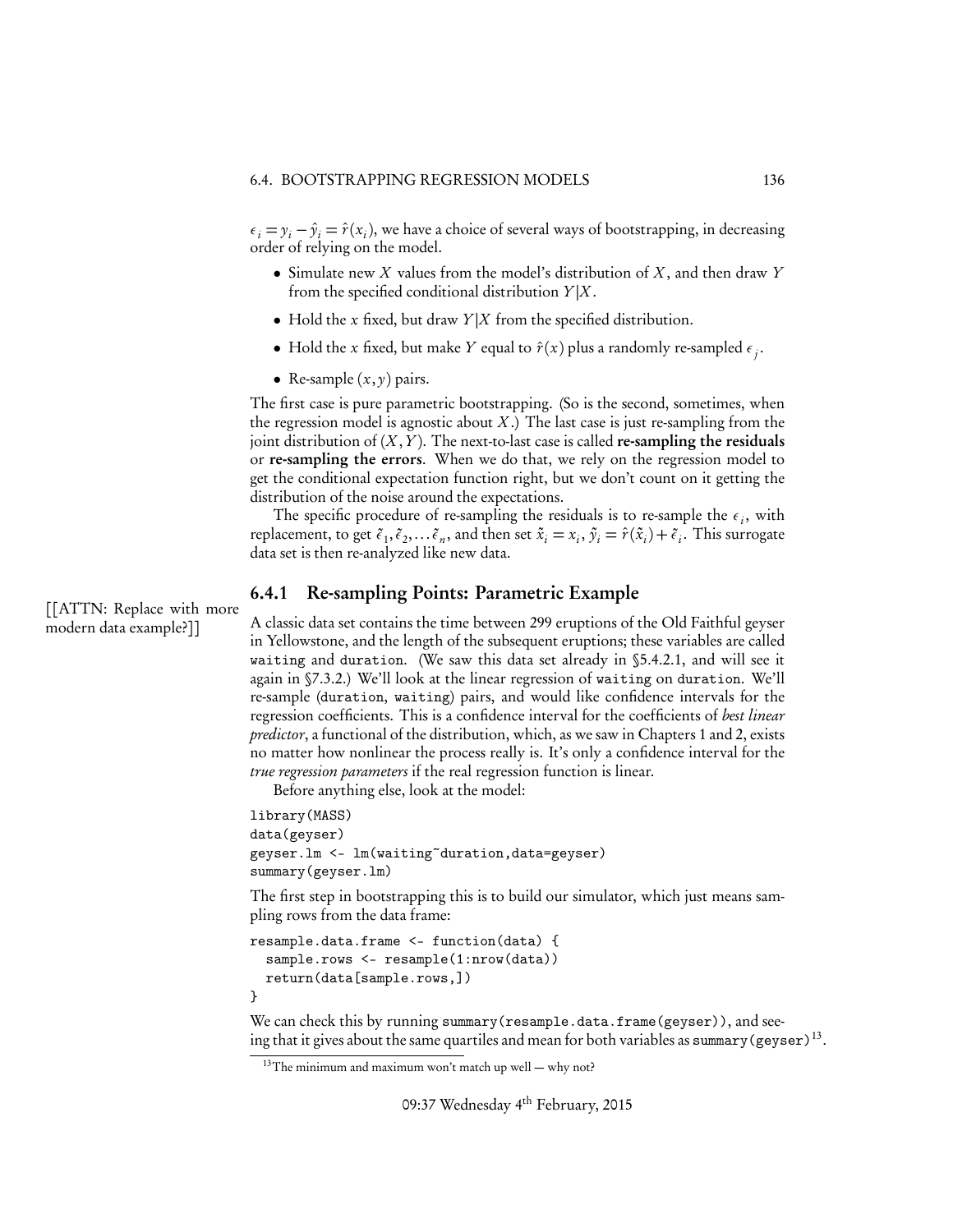```
geyser.lm.cis <- function(B,alpha) {
  tboot <- replicate(B,
    est.waiting.on.duration(resample.data.frame(geyser)))
  low.quantiles <- apply(tboot,1,quantile,probs=alpha/2)
  high.quantiles <- apply(tboot,1,quantile,probs=1-alpha/2)
  low.cis <- 2*coefficients(geyser.lm) - high.quantiles
  high.cis <- 2*coefficients(geyser.lm) - low.quantiles
  cis <- rbind(low.cis,high.cis)
  rownames(cis) <- as.character(c(alpha/2,1-alpha/2))
  return(cis)
}
```
Code Example 16: Bootstrapped confidence intervals for the linear model of Old Faithful, based on re-sampling data points. Note: this relies on functions defined in the text.

Next, we define the estimator:

```
est.waiting.on.duration <- function(data) {
  fit \leq 1m(waiting \sim duration, data=data)
  return(coefficients(fit))
}
```
We can check that this function works by seeing that coefficients (geyser.lm) matches est.waiting.on.duration(geyser), but that est.waiting.on.duration(resample.data.frame(geyser)) is different every time we run it.

Putting the pieces together according to the basic confidence interval recipe (Code Example 16), we get

```
> signif(geyser.lm.cis(B=1e4,alpha=0.05),3)
     (Intercept) duration
0.025 96.5 -8.70
0.975 102.0 -6.92
```
Notice that we do not have to assume homoskedastic Gaussian noise — fortunately, because that's a very bad assumption here<sup>14</sup>.  $\begin{bmatrix} \end{bmatrix}$  [ATTN: Redo code so

geyser.lm.cis can optionally take in a matrix of replicates?]]

<sup>&</sup>lt;sup>14</sup>We have calculated 95% confidence intervals for the intercept  $\beta_0$  and the slope  $\beta_1$  separately. These intervals cover their coefficients all but 5% of the time. Taken together, they give us a rectangle in  $(\beta_0, \beta_1)$ space, but the coverage probability of *this* rectangle could be anywhere from 95% all the way down to 90%. To get a confidence *region* which simultaneously covers both coefficients 95% of the time, we have two big options. One is to stick to a box-shaped region and just increase the confidence level on each coordinate (to 97.5%). The other is to define some suitable metric of how far apart coefficient vectors are (e.g., ordinary Euclidean distance), find the 95% percentile of the distribution of this metric, and trace the appropriate contour around  $\hat{\beta}_0$ ,  $\hat{\beta}_1$ . [[TODO: Example.]]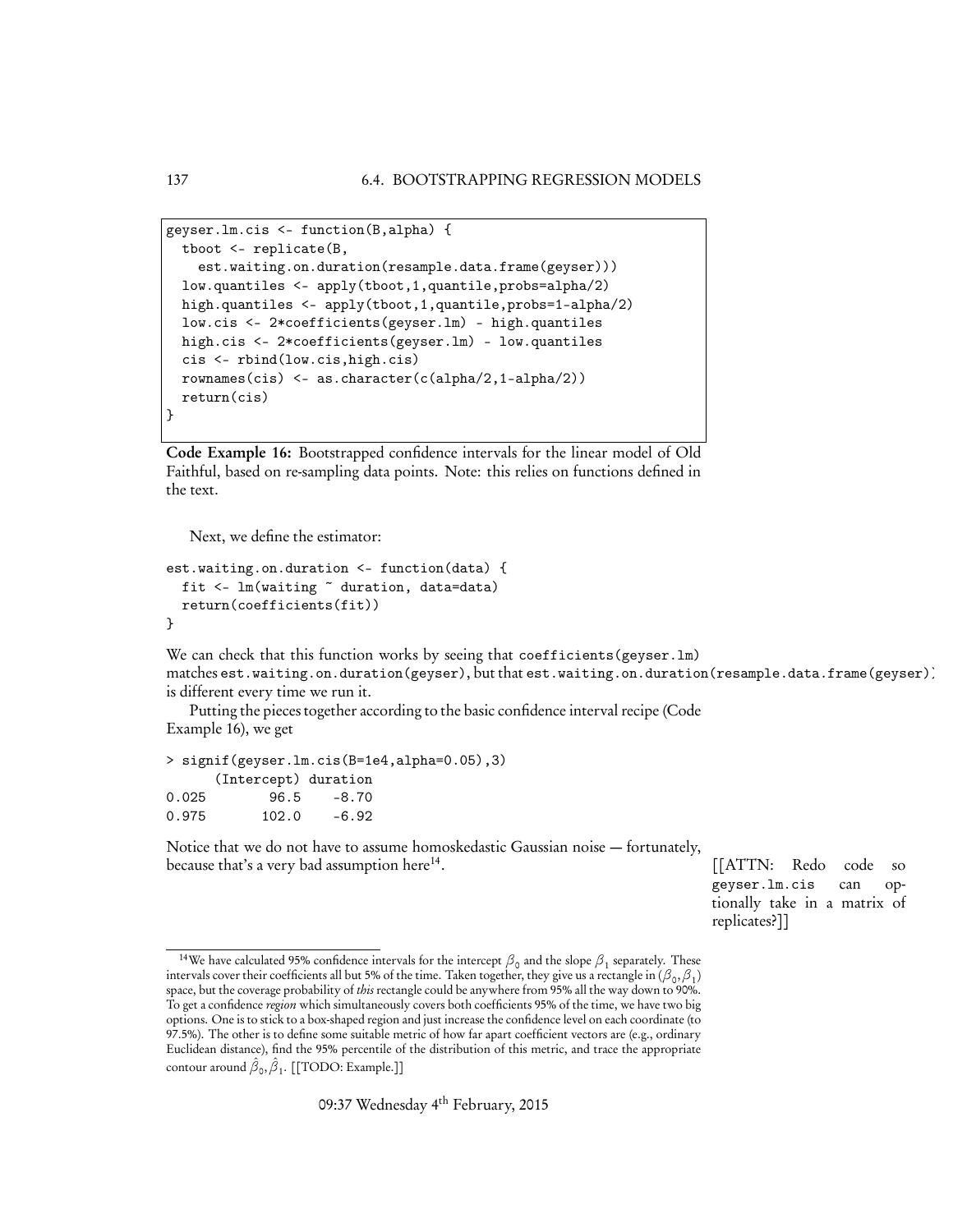#### 6.4.2 Re-sampling Points: Non-parametric Example

Nothing in the logic of re-sampling data points for regression requires us to use a parametric model. Here we'll provide 95% confidence bounds for the kernel smoothing of the geyser data. Since the functional is a whole curve, the confidence set is often called a confidence band.

We use the same simulator, but start with a different regression curve, and need a different estimator.

```
library(np)
npr.waiting.on.duration <- function(data,tol=0.1,ftol=0.1) {
  bw <- npregbw(waiting ~ duration, data=data, tol=tol, ftol=ftol)
  fit <- npreg(bw)
  return(fit)
}
geyser.npr <- npr.waiting.on.duration(geyser)
```
Now we construct pointwise 95% confidence bands for the regression curve. For this end, we don't really need to keep around the whole kernel regression object — we'll just use its predicted values on a uniform grid of points, extending slightly beyond the range of the data (Code Example 17). Observe that this will go through bandwidth selection again for each bootstrap sample. This is slow, but it is the most secure way of getting good confidence bands. Applying the bandwidth we found on the data to each re-sample would be faster, but would introduce an extra level of approximation, since we wouldn't be treating each simulation run the same as the original data.

Figure 6.4 shows the curve fit to the data, the 95% confidence limits, and (faintly) all of the bootstrapped curves. Doing the 800 bootstrap replicates took 4 minutes on my laptop<sup>15</sup>.

<sup>15</sup>Specifically, I ran system.time(geyser.npr.cis <- npr.cis(B=800,alpha=0.05)), which not only did the calculations and stored them in geyser.npr.cis, but told me how much time it took R to do them.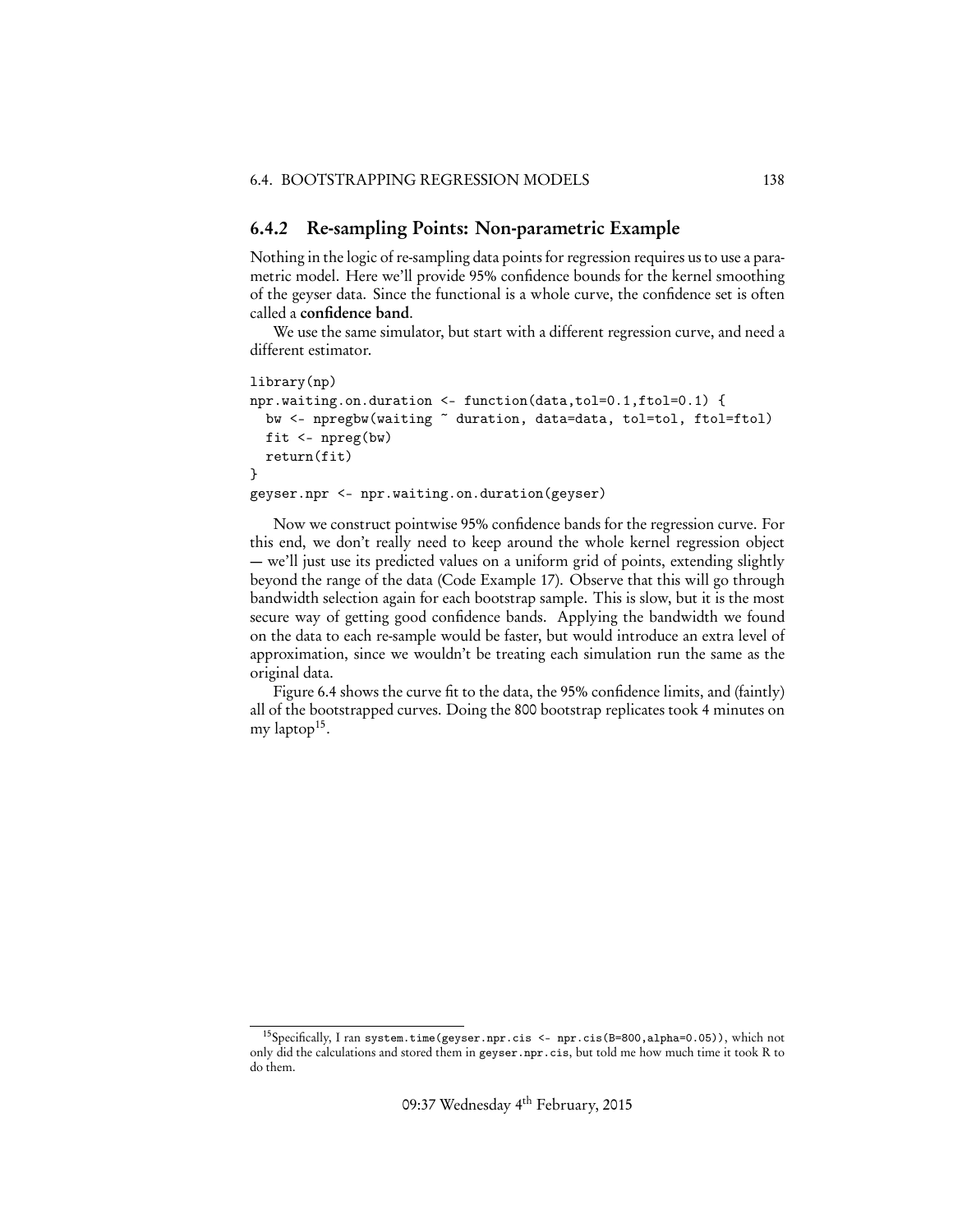```
evaluation.points <- seq(from=0.8,to=5.5,length.out=200)
evaluation.points <- data.frame(duration=evaluation.points)
eval.npr <- function(npr) {
 return(predict(npr,newdata=evaluation.points))
}
main.curve <- eval.npr(geyser.npr)
npr.cis <- function(B,alpha) {
 tboot <- replicate(B,
    eval.npr(npr.waiting.on.duration(resample.data.frame(geyser))
  low.quantiles <- apply(tboot,1,quantile,probs=alpha/2)
 high.quantiles <- apply(tboot,1,quantile,probs=1-alpha/2)
  low.cis <- 2*main.curve - high.quantiles
 high.cis <- 2*main.curve - low.quantiles
 cis <- rbind(low.cis,high.cis)
 return(list(cis=cis,tboot=t(tboot)))
}
```
Code Example 17: Finding confidence bands around the kernel regression model of Old Faithful by re-sampling data points. Notice that much of npr.cis is the same as geyser.lm.cis, and the other functions for calculating confidence intervals. It would be better programming practice to extract the common find-the-confidencelimits part as a separate function, which could be called as needed. (Taking the transpose of the tboot matrix at the end is just so that it has the same orientation as the matrix of confidence limits.)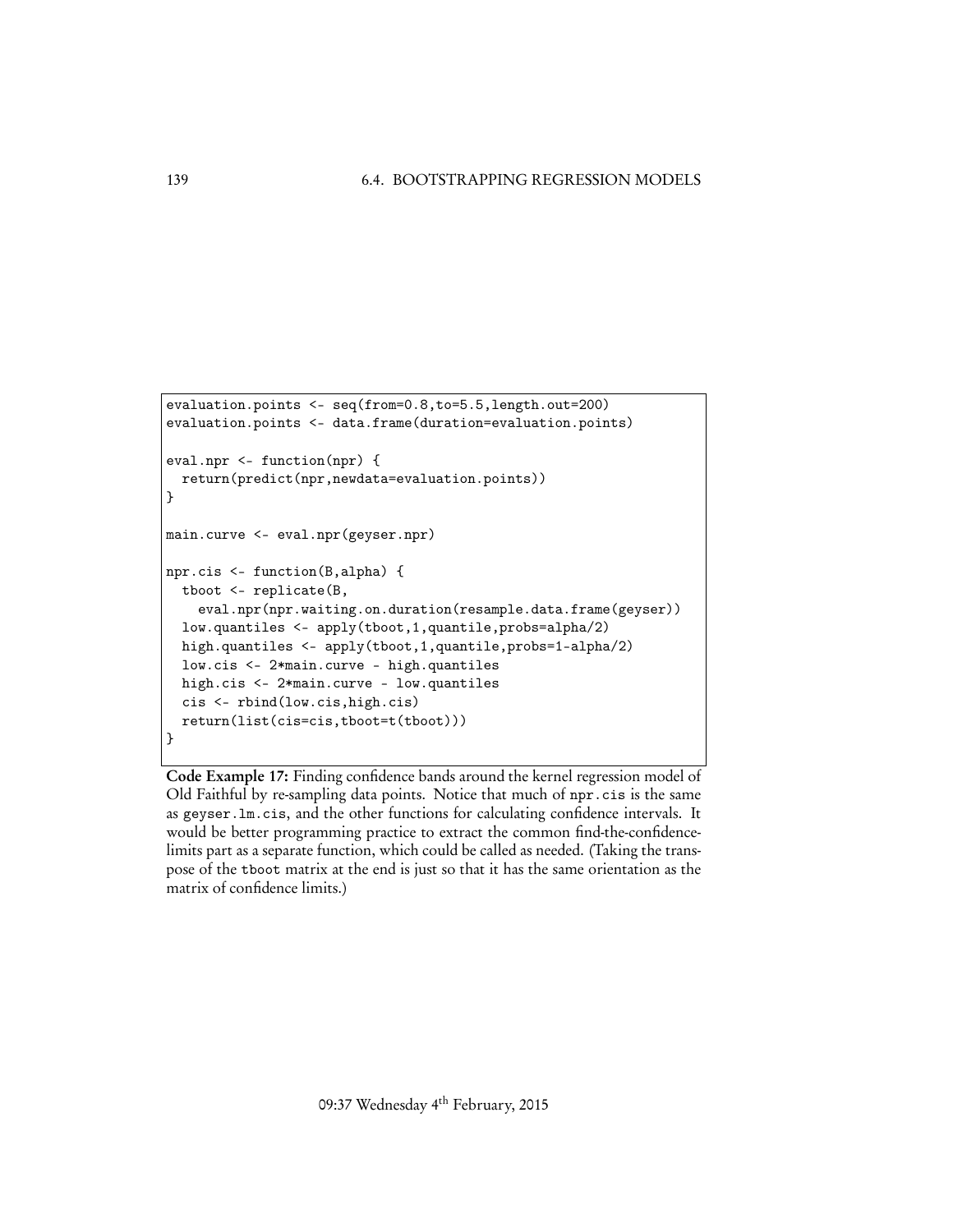

Figure 6.4: Kernel regression curve for Old Faithful (central black line), with 95% confidence bands (other black lines), the 800 bootstrapped curves (thin, grey lines), and the data points. Notice that the confidence bands get wider where there is less data. *Caution:* doing the bootstrap took 4 minutes to run on my computer.

09:37 Wednesday 4th February, 2015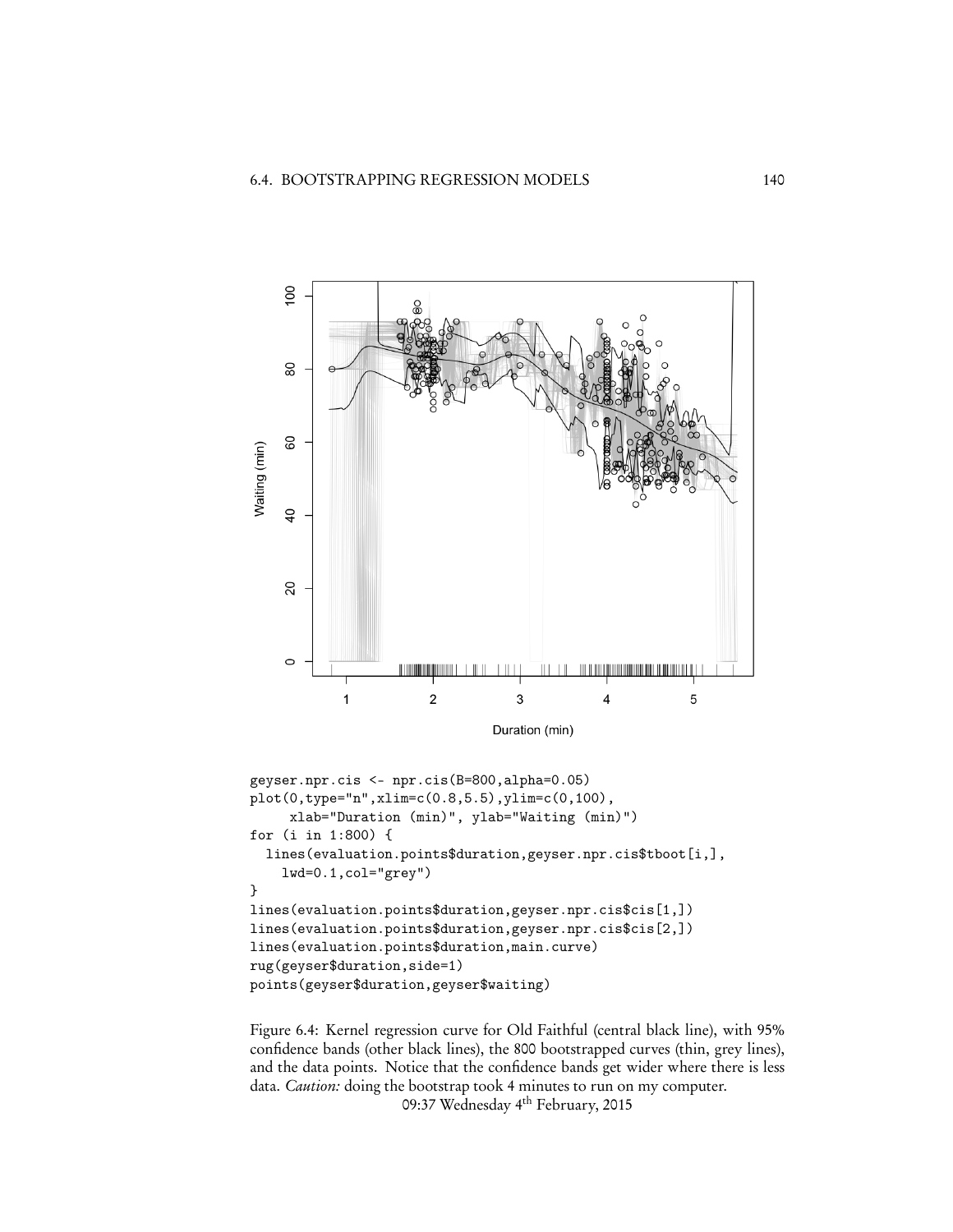#### 141 6.4. BOOTSTRAPPING REGRESSION MODELS

#### 6.4.3 Re-sampling Residuals: Example

As an example of re-sampling the residuals, rather than data points, let's take a linear regression, based on the data-analysis assignment in §33.<sup>16</sup> We will regress gdp.growth on log(gdp), pop.growth, invest and trade:

```
penn <- read.csv("http://www.stat.cmu.edu/~cshalizi/uADA/13/hw/02/penn-select.csv")
penn.formula <- "gdp.growth ~ log(gdp) + pop.growth + invest + trade"
penn.lm <- lm(penn.formula, data=penn)
```
(Why make the formula a separate object here?) The estimated parameters are

| > signif(coefficients(penn.lm),3) |  |                       |          |          |  |  |  |
|-----------------------------------|--|-----------------------|----------|----------|--|--|--|
| (Intercept)                       |  | $log(gdp)$ pop.growth | invest   | trade    |  |  |  |
| 5.71e-04                          |  | $5.07e-04 -1.87e-01$  | 7.15e-04 | 3.11e-05 |  |  |  |

Code Example 18 shows the new simulator for this set-up (resample.residuals.penn) $^{17}$ , the new estimation function (penn.estimator) $^{18}$ , and the confidence interval calculation (penn.lm.cis).

Which delivers our confidence intervals:

| $>$ signif(penn.lm.cis(1e4,0.05),3) |                                        |                     |  |  |                               |  |  |  |
|-------------------------------------|----------------------------------------|---------------------|--|--|-------------------------------|--|--|--|
|                                     | (Intercept) log(gdp) pop.growth invest |                     |  |  | trade                         |  |  |  |
| low.cis                             |                                        | $-0.0153 - 0.00151$ |  |  | $-0.358$ 0.000499 $-2.00e-05$ |  |  |  |
| high.cis                            |                                        | $0.0175$ 0.00240    |  |  | $-0.021$ 0.000937 8.19e-05    |  |  |  |

Doing ten thousand linear regressions took 45 seconds on my computer, as opposed to 4 minutes for eight hundred kernel regressions.

<sup>16</sup>Note to 2015 students: This is an old problem set related to our homework 2, also on the determinants of economic growth across countries and years, but using a different set of variables. gdp.growth and gdp are obvious, pop.growth is the country's rate of population growth, invest is the fraction of GDP devoted to investment, and trade is the ratio of imports plus exports to GDP. The data repository is the "Penn World Tables". See pp. 581 of the full draft for details and the assignment.

<sup>&</sup>lt;sup>17</sup>How would you check that this was working right?

<sup>18</sup>How would you check that this was working right?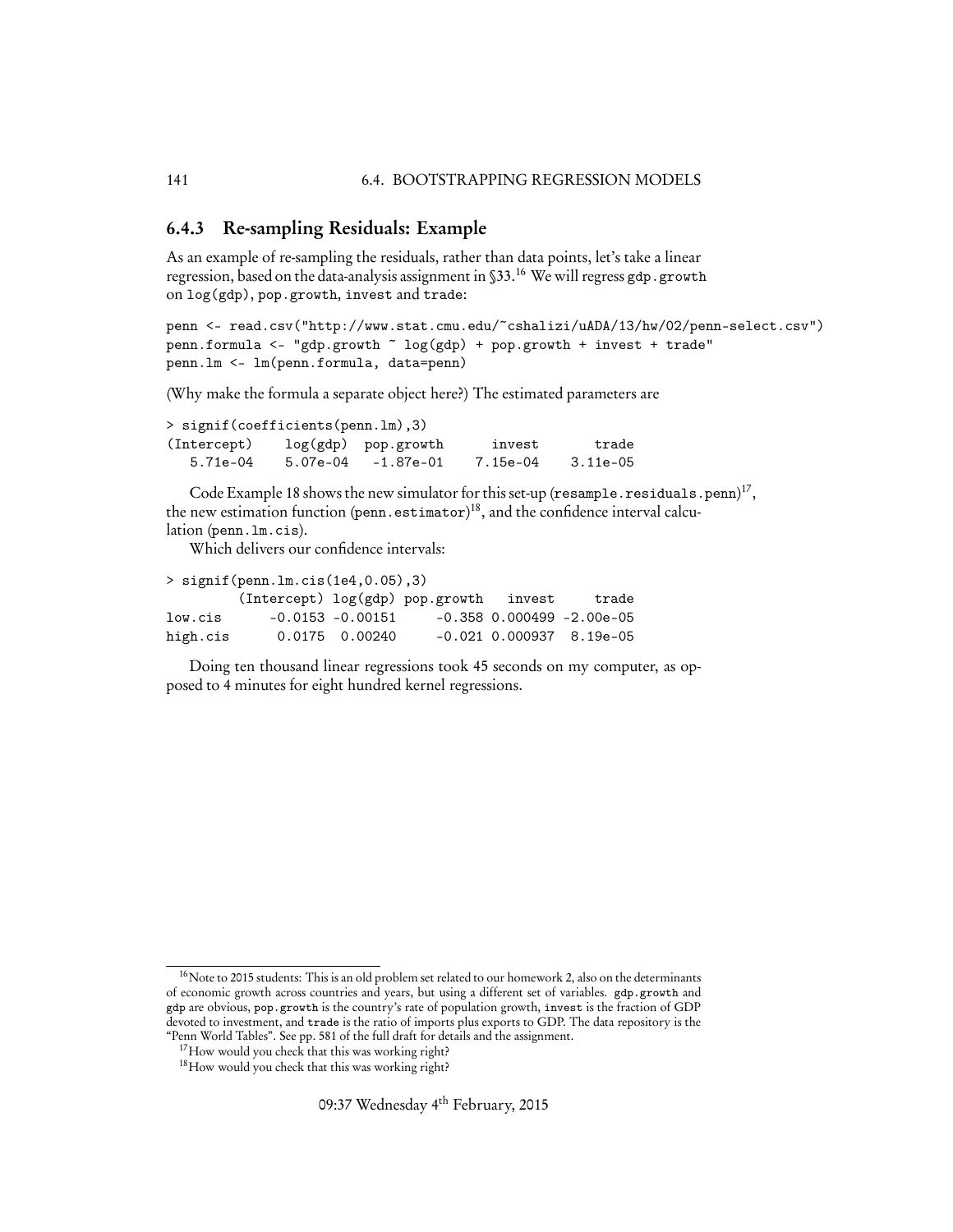```
resample.residuals.penn <- function() {
  new.frame <- penn
 new.growths <- fitted(penn.lm) +
  resample(residuals(penn.lm))
 new.frame$gdp.growth <- new.growths
  return(new.frame)
}
penn.estimator <- function(data) {
  fit <- lm(penn.formula, data=data)
  return(coefficients(fit))
}
penn.lm.cis <- function(B,alpha) {
 tboot <- replicate(B,
    penn.estimator(resample.residuals.penn()))
  low.quantiles <- apply(tboot,1,quantile,probs=alpha/2)
  high.quantiles <- apply(tboot,1,quantile,probs=1-alpha/2)
  low.cis <- 2*coefficients(penn.lm) - high.quantiles
 high.cis <- 2*coefficients(penn.lm) - low.quantiles
 cis <- rbind(low.cis,high.cis)
  return(cis)
}
```
Code Example 18: Re-sampling the residuals to get confidence intervals in a linear model.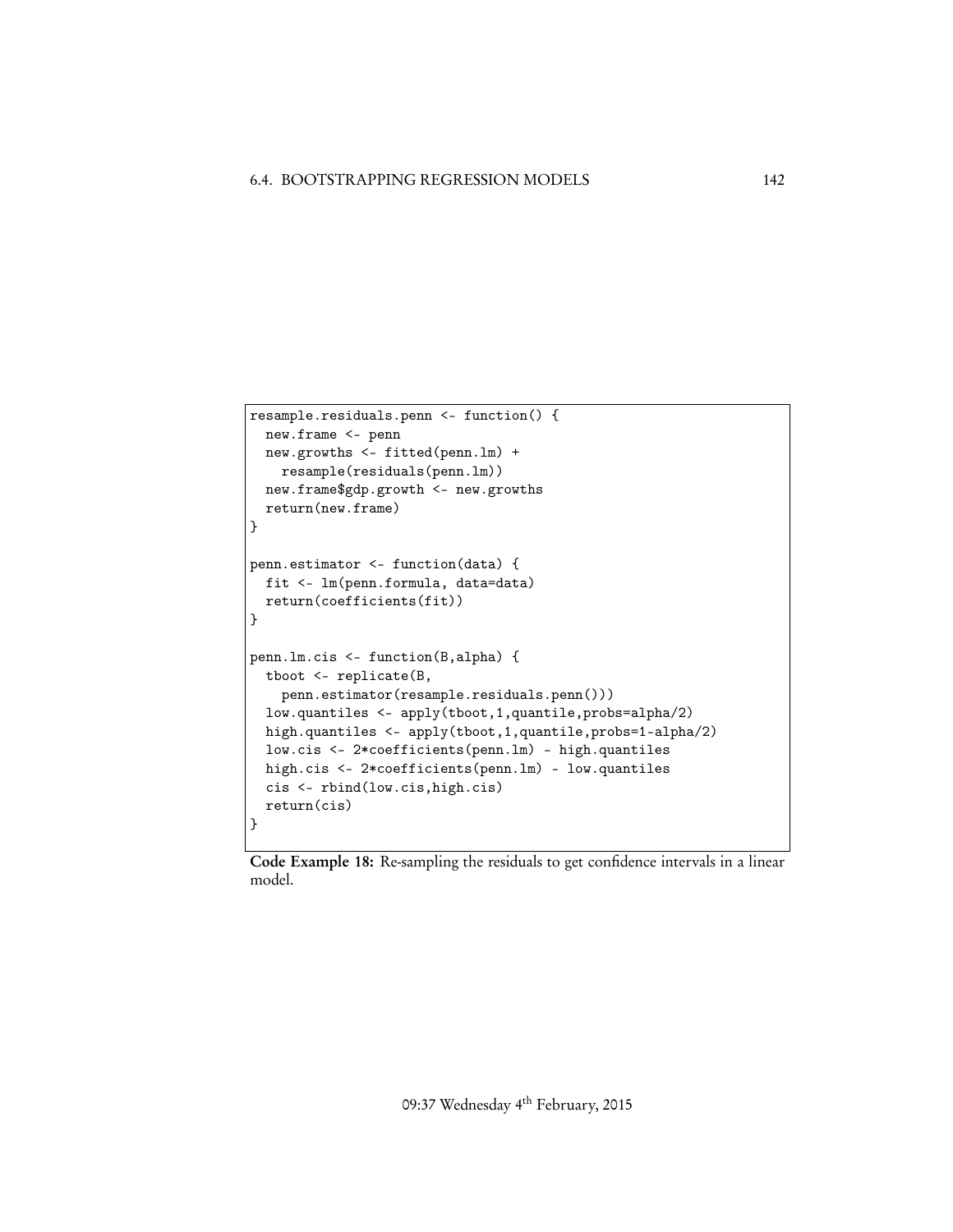## 6.5 Bootstrap with Dependent Data

If the data point we are looking are vectors (or more complicated structures) with dependence between components, but each data point is independently generated from the same distribution, then dependence isn't really an issue. We re-sample vectors, or generate vectors from our model, and proceed as usual. In fact, that's what we've done so far in several cases.

If there is dependence *across* data points, things are more tricky. If our model incorporates this dependence, then we can just simulate whole data sets from it. An appropriate re-sampling method is trickier — just re-sampling individual data points destroys the dependence, so it won't do. We will revisit this question when we look at time series and spatial data in Chapters 28–31.

## 6.6 Things Bootstrapping Does Poorly

The principle behind bootstrapping is that sampling distributions under the true process should be close to sampling distributions under good estimates of the truth. If small perturbations to the data-generating process produce huge swings in the sampling distribution, bootstrapping will not work well, and may fail spectacularly. For parametric bootstrapping, this means that small changes to the underlying parameters must produced small changes to the functionals of interest. Similarly, for nonparametric bootstrapping, it means that adding or removing a few data points must change the functionals only a little<sup>19</sup>.

Re-sampling in particular has trouble with extreme values. Here is a simple example: Our data points  $X_i$  are IID, with  $X_i \sim Unif(0, \theta_0)$ , and we want to estimate  $\theta_{\text{o}}$ . The maximum likelihood estimate  $\hat{\theta}$  is just the sample maximum of the  $x_i$ . We'll use the non-parametric bootstrap to get a confidence interval for this, as above — but I will fix the true  $\theta_0 = 1$ , and see how often the 95% confidence interval covers the truth.

```
x \leftarrow runif(100)is.covered <- function() {
  max.boot <- replicate(1e3,max(resample(x)))
  all(1 \geq 2*max(x) - quantile(maxset,0.975),
      1 \leq 2*max(x) - quantile(maxset, 0.025)}
sum(replicate(1000,is.covered()))
```
When I run the last line, I get 19, so the true coverage probability is not 95% but 1.9%.

If you suspect that your use of the bootstrap may be setting yourself up for a similar epic fail, your two options are (1) learn some of the theory of the bootstrap

<sup>&</sup>lt;sup>19</sup>More generally, moving from one distribution function *f* to another  $(1 - \epsilon)f + \epsilon g$  mustn't change the functional very much when  $\epsilon$  is small, no matter in what "direction"  $g$  we perturb it. Making this idea precise calls for some fairly deep mathematics, about differential calculus on spaces of functions.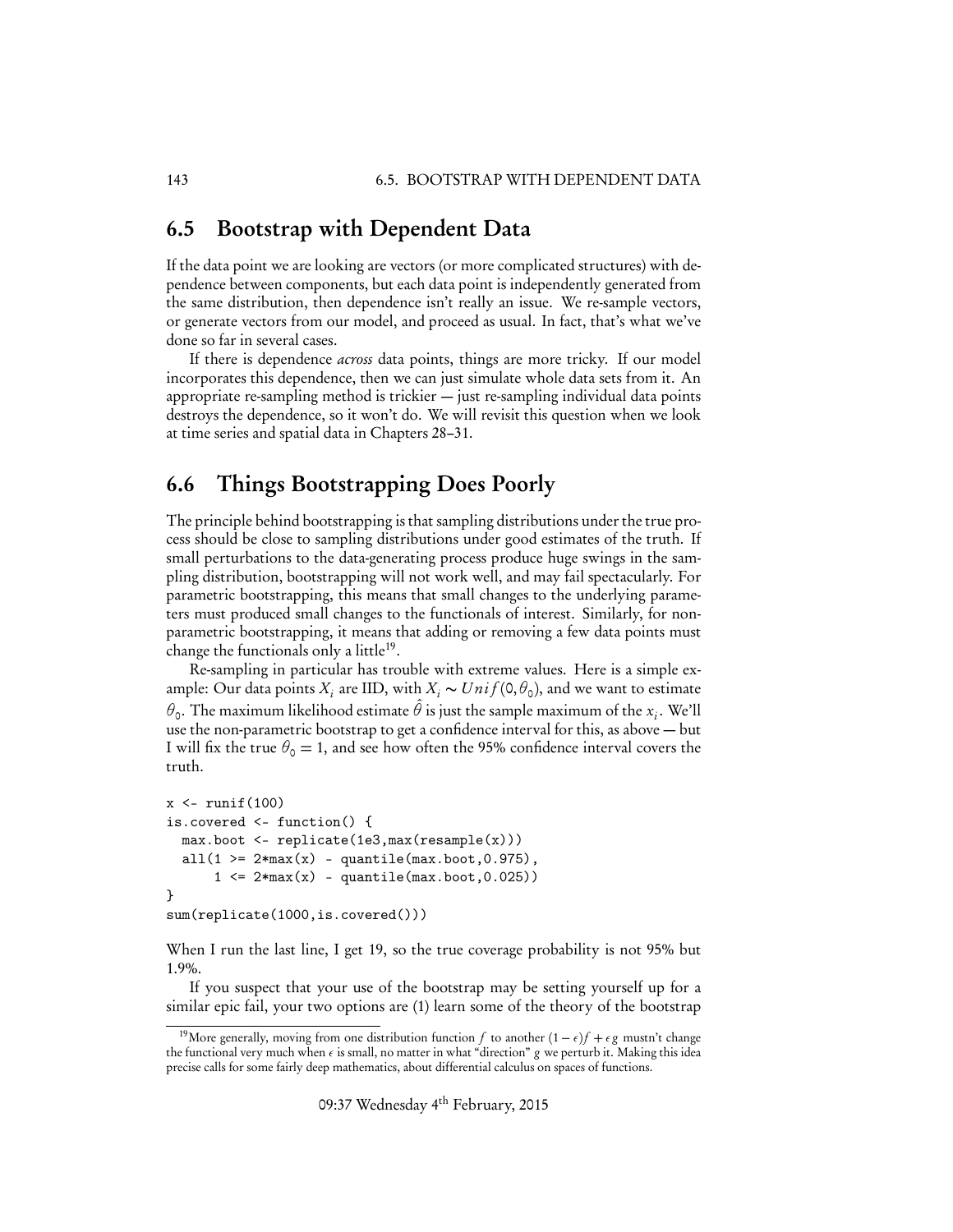from the references in the "Further Reading" section below, or (2) set up a simulation experiment like this one.

### 6.7 Which Bootstrap When?

This chapter has introduced a bunch of different bootstraps, and before it closes it's worth reviewing the general principles, and some of the considerations which go into choosing among them in a particular problem.

When we bootstrap, we try to approximate the sampling distribution of some statistic (mean, median, correlation coefficient, regression coefficients, smoothing curve, difference in MSEs. . .) by running simulations, and calculating the statistic on the simulation. We've seen three major ways of doing this:

- *•* The parametric bootstrap: we estimate the model, and then simulate from the estimated model;
- *•* Resampling residuals: we estimate the model, and then simulate by resampling residuals to that estimate and adding them back to the fitted values;
- *•* Resampling cases or whole data points: we ignore the estimated model completely in our simulation, and just re-sample whole rows from the data frame.

Which kind of bootstrap is appropriate depends on how much trust we have in our model.

The parametric bootstrap trusts the model to be completely correct for *some* parameter value. In, e.g., regression, it trusts that we have the right shape for the regression function *and* that we have the right distribution for the noise. When we trust our model this much, we could in principle work out sampling distributions analytically; the parametric bootstrap replaces hard math with simulation.

Resampling residuals doesn't trust the model as much. In regression problems, it assumes that the model gets the *shape* of the regression function right, and that the noise around the regression function is independent of the predictor variables, but doesn't make any assumption about how the fluctuations are distributed. It is therefore more secure than parametric bootstrap.<sup>20</sup>

Finally, resampling cases assumes nothing at all about either the shape of the regression function or the distribution of the noise, it just assumes that each data point (row in the data frame) is an independent observation. Because it assumes so little, and doesn't depend on any particular model being correct, it is very safe.

The reason we do not always use the safest bootstrap, which is resampling cases, is that there is, as usual, a bias-variance trade-off. Generally speaking, if we compare three sets of bootstrap confidence intervals on the same data for the same statistic, the parametric bootstrap will give the narrowest intervals, followed by resampling residuals, and resampling cases will give the loosest bounds. If the model really *is*

<sup>&</sup>lt;sup>20</sup>You could also imagine simulations where we presume that the noise takes a very particular form (e.g., a *t*-distribution with 10 degrees of freedom), but are agnostic about the shape of the regression function, and learn that non-parametrically. It's harder to think of situations where this is really plausible, however, except *maybe* Gaussian noise arising from central-limit-theorem considerations.